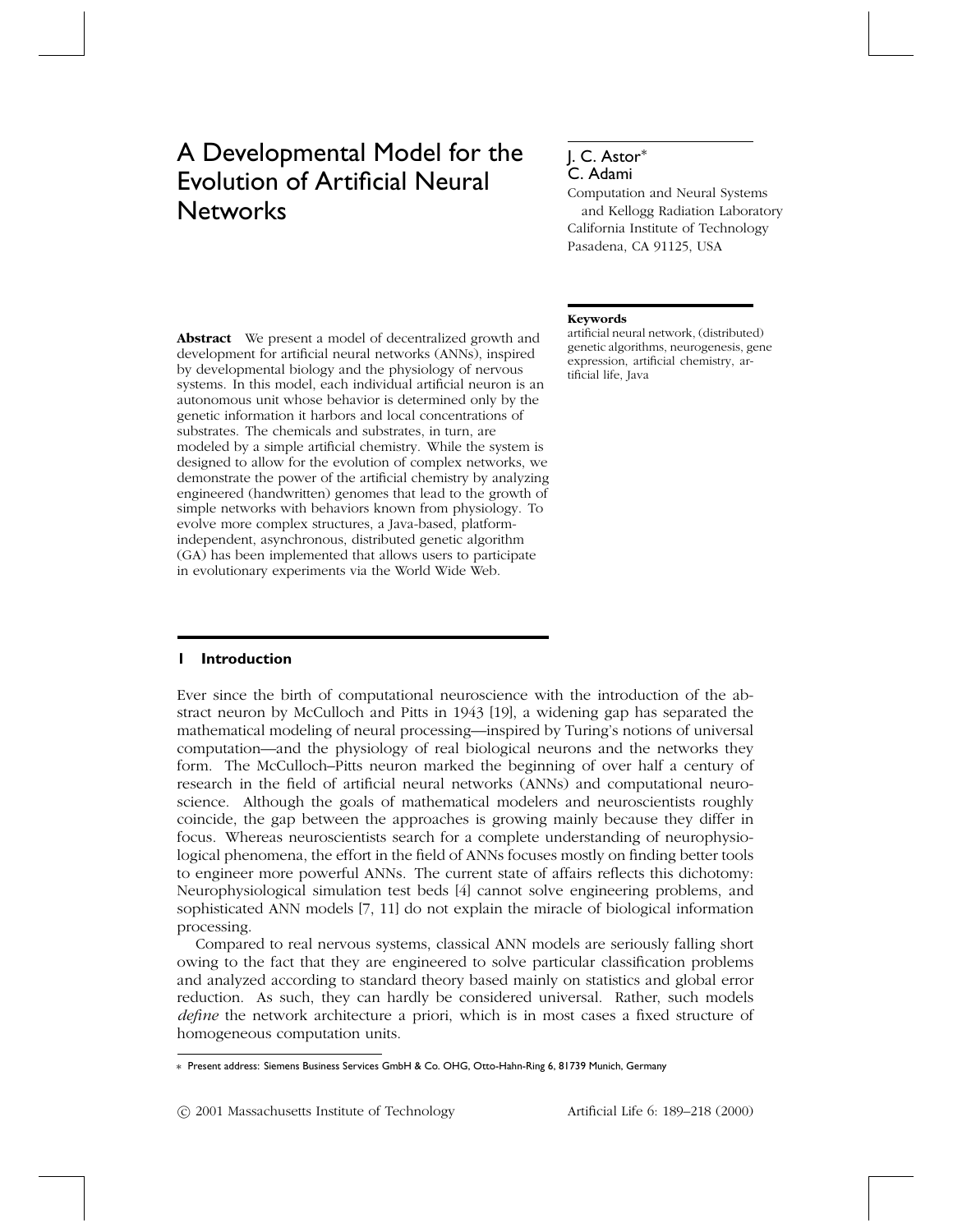Models that support problem-dependent network changes during simulation are few and far between, but see [7, 9]. Other approaches try to shape networks for a particular problem by evolving ANNs either directly [1], or indirectly via a growth process [10, 13]. The latter allows for more efficient—and adaptable—storage of structure information. Indeed, the idea that development is the key to the generation of complex systems slowly seems to be getting a hold [14].

Some research has [17, 21, 22] included a kind of artificial chemistry that allows a more natural and realistic development. An important step was taken by Fleischer [8], who recognized the importance of development and morphology in natural neural networks and succeeded in growing networks with interesting topology, morphology, and function within an artificial computational chemistry based on difference equations. Still, in these models neurons are unevolvable homogeneous structures in a more or less fixed architecture that appears to limit their relevance to natural nervous systems. This situation is motivation enough to design, implement, and evaluate a more flexible and evolvable ANN model, with the goal of shrinking the gap between models based on neurophysiology and engineered ANNs. The approach we take here is rooted in the artificial life paradigm: to start with a low-level description inspired (if not directly copied) from the biological archetype, and to design the system in such a way that the complex higher-order structures can emerge without unduly constraining their evolution [2, 16].

The developmental aspect has often been ignored or considered half-heartedly. Also, the heterogeneity of neurons was never taken into account in a flexible way. It is therefore possible that more complex and universal information-processing structures can be grown from a model that, at a minimum, follows the four basic principles of molecular and evolutionary biology: coding, development, locality, and heterogeneity, discussed below. While models for ANNs currently exist that implement a selection of them, the inclusion of all four opens the possibility that, given enough evolutionary time, novel and powerful ANN structures can emerge that are closer to the natural nervous systems we endeavor to understand. The four principles thus are

- *Coding*. The model should encode networks in such way that evolutionary principles can be applied.
- *Development*. The model should be capable of growing a network by a completely decentralized growth process, based *exclusively* on the cell and its interactions.
- *Locality*. Each neuron must act autonomously and be determined only by its genetic code and the state of its *local* environment.
- *Heterogeneity*. The model must have the capability to describe different, *heterogeneous* neurons in the same network.

While eschewing the simulation of every aspect of cellular biochemistry (thus retaining a certain number of logical abstractions in the artificial neuron), the adherence to the fundamental tenets of molecular and evolutionary principles—albeit in an artificial medium—represents the most promising unexplored avenue in the search for intelligent information-processing structures. One of the key features of a model implementing the above principles will be the absence of explicit activation functions, learning rules, or connection structures. Rather, such characteristics should emerge in the adaptive process.

The model presented here takes certain levels of our physical world into account and is endowed with a kind of artificial physics and biochemistry. Applied to the substrates, this allows the simulation of local gene expression in artificial neural cells that finally results in information-processing structures.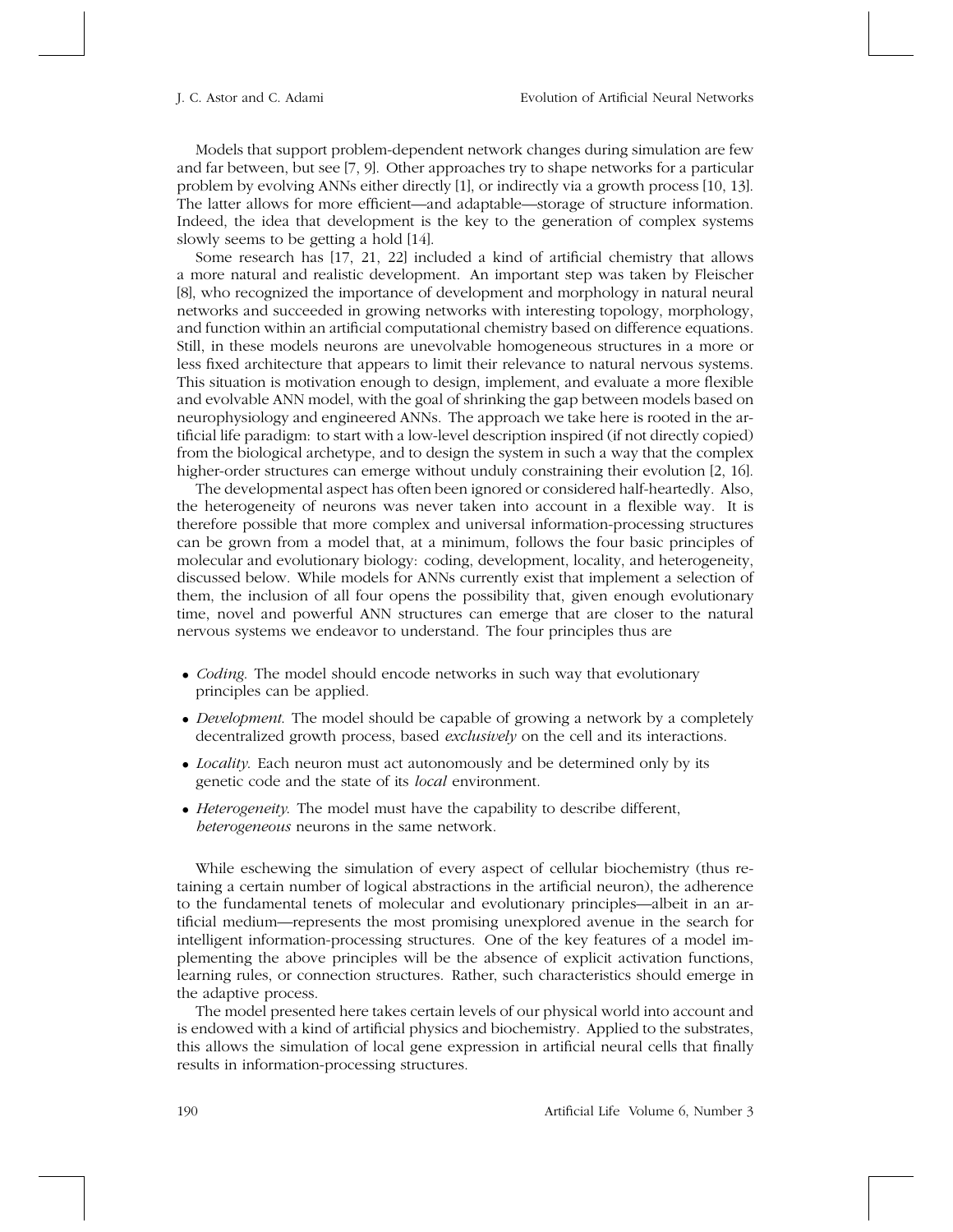

Plate 1. Hexagonal grid with boundary elements. Diffusion occurs from a local concentration peak at grid element *N*.

Gene expression is the main cause for the behavior of neurons in this model. Without gene expression, neurons do not become excited or inhibit; they do not split or grow dendritic or axonal extensions, nor do they change synaptic weights. Thus, this behavior must be encoded in the genome of the somatic cell from which the network grows. While each neural cell has a genotype, we choose to have certain physiological traits (like the continuous production of a cell-specific diffusive protein and the transmission of cell stimulation) "hardwired" (i.e., implicit and not evolvable). Also, special neurons called actuators and sensor cells are used as interface to the outside world, which are static, unevolvable, and devoid of any genetic information.

In the following section we introduce the model, its artificial physics and biochemistry, as well as the genetic programming language that allows for growth, development, gene regulation, and evolution. We present hand-written example genomes in Section 3, discuss their structure, and analyze the physiology of the networks they give rise to. Section 4 discusses the distributed genetic algorithm (GA), its genetic operators and the client–server structure used to set up worldwide evolution experiments. We close with a discussion of the present status of the system as well as future developments.

# **2 Model**

# **2.1 Artificial Physics and Chemistry**

The model is defined on a kind of "tissue" on which information-processing structures can grow. The arrangement of spatial units in this world must meet the principle of locality in an appropriate way, implying that neighboring locations always have the same distance to each other. The simplest geometry that achieves this goal is a hexagonal grid (Plate 1). Each hexagon harbors certain concentrations of substrates, measured as a percentage value of saturation between 0.0 and 1.0. As all sites are equidistant in the hexagonal lattice, the diffusion of substrate *k* in cell *i* can be modeled discretely as

$$
C_{ik}(t+1) = \frac{D}{6} \sum_{j=1}^{6} \left( C_{ik}(t) - C_{N_{i,j}k}(t) \right), \tag{1}
$$

Artificial Life Volume 6, Number 3 191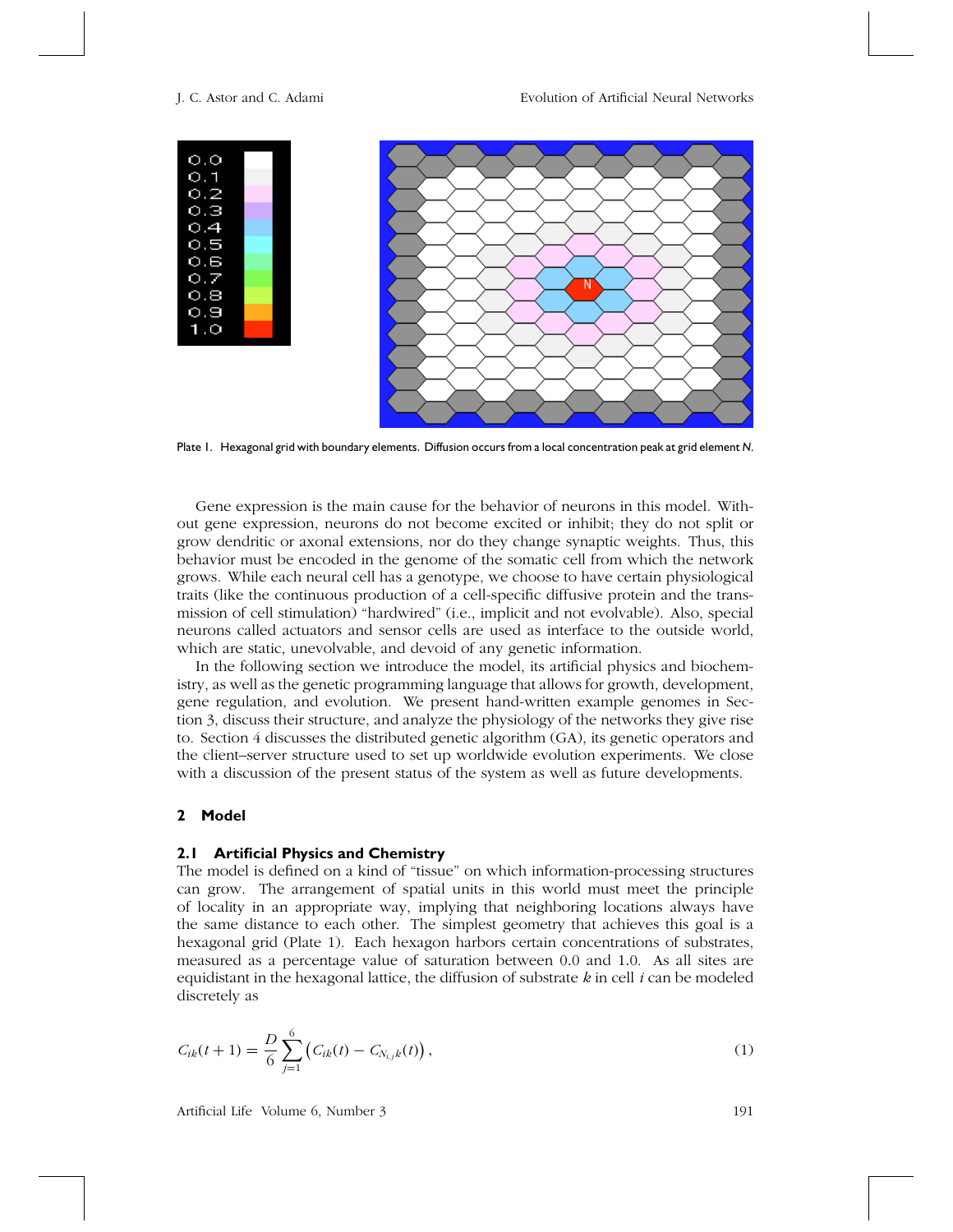where  $C_{ik}(t)$  is the concentration of substrate *k* in site *i*, *D* is a diffusion coefficient  $(D < 0.5$  to avoid substrate oscillation), and  $N_{i,j}$  represents the *j*th neighbor of grid element *i*. Accordingly, a local concentration of substrate will diffuse through the tissue under conservation of mass. The tissue itself is surrounded by special boundary elements that absorb substrates (Plate 1), thus modeling diffusion in infinite space. Note that hexagons are sites that *may* harbor neuron cells but otherwise only represent a convenient equidistant discretization of space to facilitate the distribution of chemicals via diffusion.

Each hexagon of the discretized space—whether it harbors a neuron cell or not contains concentrations of substrates. Substrate has to be produced by (neuron) cells and does not just exist a priori. The artificial biochemistry model distinguishes four different classes of substrates: external, internal, cell-type proteins, and neurotransmitters (see below). Each substrate has an identification (e.g., EP0, IP0, eNT) and belongs to a particular class of substrates that defines its properties.

*External proteins* are not constrained by the confines of the cell in which they are produced. They undergo diffusion and spread over the lattice according to Equation (1). As such, they can be used as indirect messenger substrates just like hormones in biochemistry. At each grid element, the concentration of an external protein can be measured. By comparing all concentration values of neighboring cells, a local gradient can be calculated pointing in the direction from which the external protein is emanating.

*Internal proteins* are non-diffusive and, as they cannot cross the cell membrane, stay inside the cell in which they have been produced. Internal proteins can still play the role of internal messengers, however. After production, they decay with a fixed rate at every time step.

*Cell-type proteins* are external proteins produced by every neuron and are specific to its *type*. The protein's production is part of the implicit behavior of neurons. Cell-type proteins are diffusive just like external proteins.

*Neurotransmitters* are a special type of internal protein that play an important role in the direct information exchange between neurons.

### **2.2 Artificial Cell**

The tissue shown in Figure 1 can harbor different cell types and connections. A neural cell (neuron) is represented by the hexagon it occupies, including its connections (dendritic or axonic) to other cells. Each particular neuron belongs to one of three classes: *actuator cells*, *sensor cells*, or *common neurons*. Actuator and sensor cells build the interface to a simulated outside environment to which the network adapts and on which it computes. Compared to classical ANN models, actuator and sensor cells replace the input and output layer of the network, while the common neurons (subsequently just called neurons) represent hidden neurons.

Neurons of all three types can be excited to a real-valued level between 0.0 and 1.0 and can take part in the information transfer via dendritic or axonal connections. Each type of cell is also characterized by its own cell-type protein, which it produces continuously at a certain rate. These cell-type proteins diffuse over the tissue (Figure 1) and can signal cell existence to other cells. They can be compared to the role of *growth factors* in the development of real nervous systems. Even though we know from biology that not every cell type produces its own diffusive messenger substrate, membrane proteins exist that make the different cell types "chemically" distinguishable.

### **2.2.1 Neurons**

A neuron's function is mostly determined by its hereditary information and the local concentrations of substrates. This aspect will be explained in depth in Section 2.3. Even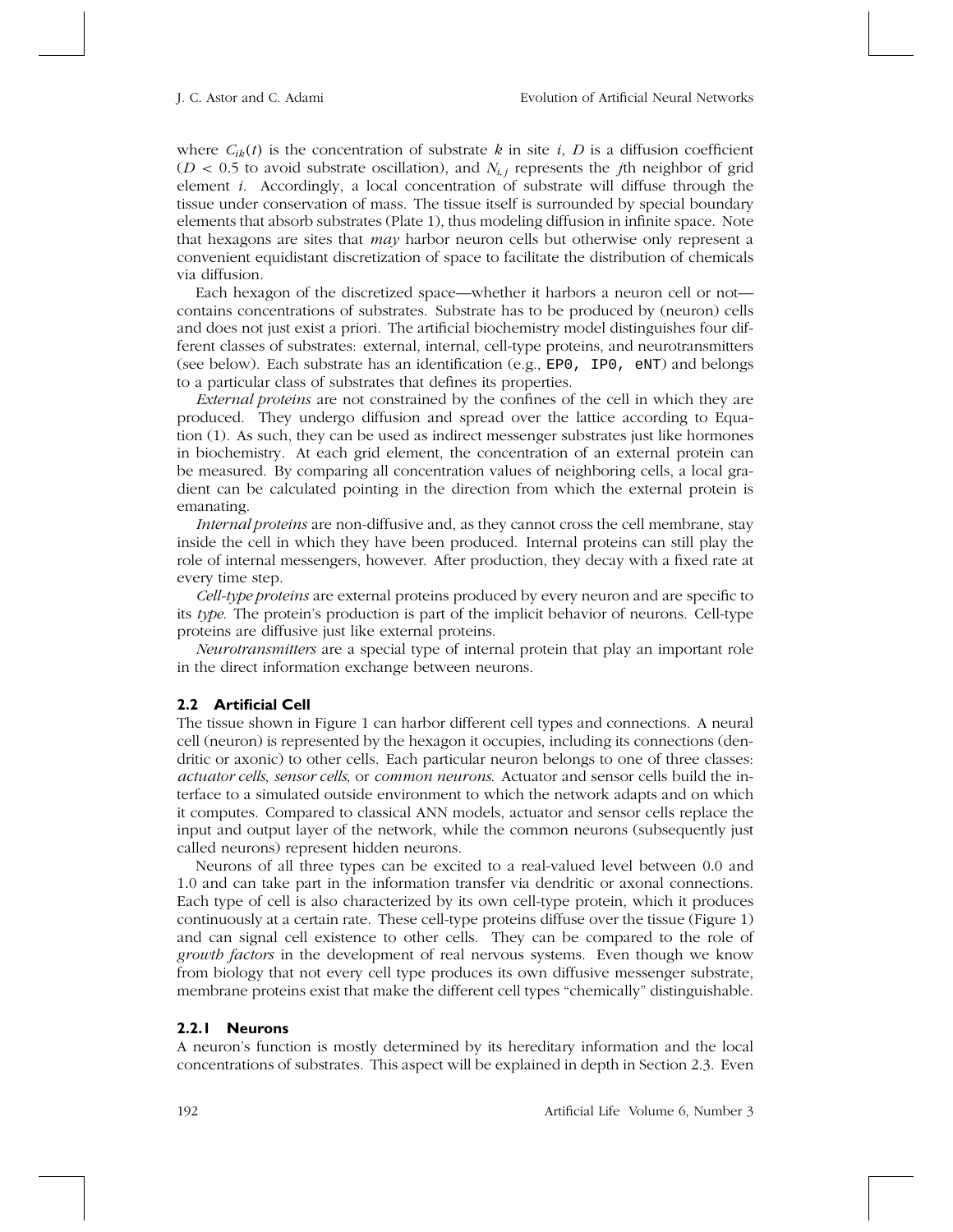so, as mentioned before, a neuron's artificial physiology is not completely malleable; a certain number of features are hard-coded. For example, the aforementioned celltype protein production is fixed. Furthermore, a neuron produces at every time step (i.e., simulation cycle) specific amounts of a particular neurotransmitter and "injects" it via its axons into cells to which it is connected. Either each neuron can use its default neurotransmitter called eNT, or gene expression can define the usage of another neurotransmitter. However, a particular neuron uses only one type of neurotransmitter (*Dale's Law*). The specific amount  $[\text{NT}_x]_{ij}$  of neurotransmitter  $\text{NT}_x$  injected at the connection between neuron *i* and neuron *j* at time step *t* is

 $[\text{NT}_x]_{ij} = a_i,$  (2)

where  $a_i$  is the current activation value (0.0  $\le a_i \le 1.0$ ) of neuron *i* at time step *t*, and NT*<sup>x</sup>* stands for the specific neurotransmitter chosen. Consequently, neuron *j* receives a flux of neurotransmitter from one of its dendrites. Each dendrite has a neurotransmitterspecific weight (an amplification factor)  $w_{ij}$ . As we shall see later, the manipulation of weights is in response to gene expression only, rather than being defined a priori.

At each time step, thus, a neuron harbors certain amounts of (possibly *different*) neurotransmitters received from weighted dendritic influx. This is comparable to the weighted sum of inputs in classical ANNs. However, unlike in standard ANN models, this *does not imply* an automatic activation stimulation (i.e., firing) of the neuron, unless such behavior is explicitly encoded in the neuron's genome. Thus, there is no implicit activation function or learning rule. Weights remain always at the amplification value 1.0 (their initial value) if not modified through gene expression.

### **2.2.2 Actuators and Sensor Cells**

Actuators and sensor cells do not carry genetic information; they are used solely as interfaces to the environment (input–output units). They represent *sources* and *sinks* of signal. Consequently, their behavior is hard-wired (i.e., implicit) and does not depend on gene expression.

Sensor cells can simply be set to a certain activation level. This is usually done every time step in accordance to the signal received from the environment. Sensor cells provide information about their activation just like neurons do: They inject the appropriate amounts of neurotransmitter in response to their activation into all neuron cells to which they are connected. As sensor cells do not carry genes, they always use the default neurotransmitter eNT.

At every time step, actuators receive a flux of neurotransmitters from their dendritic synapses. The weights of their dendrites cannot be modified (again as they are not subject to gene regulation) and remain always at 1.0 (the initial value). As neurotransmitters cannot be produced through gene expression, the amount of neurotransmitter a cell harbors at a particular time step must be due to injection by pre-synaptic neurons, and therefore neurotransmitter concentration is an input signal. Each actuator *k* becomes stimulated at time step *t* according to

$$
a_k(t) = \sum_{j,x} [\text{NT}_x]_j(t),\tag{3}
$$

where  $[\text{NT}_x]_i(t)$  is the dendritic influx concentration of neurotransmitter  $\text{NT}_x$  from neuron *j* at time *t*. Of course, as the activation value always has to be in the range  $[0.0;1.0]$ ,  $a_k(t)$  is taken modulo 1.

Table 1 summarizes the cell types and how they interact with other computational elements used in the model.

Artificial Life Volume 6, Number 3 193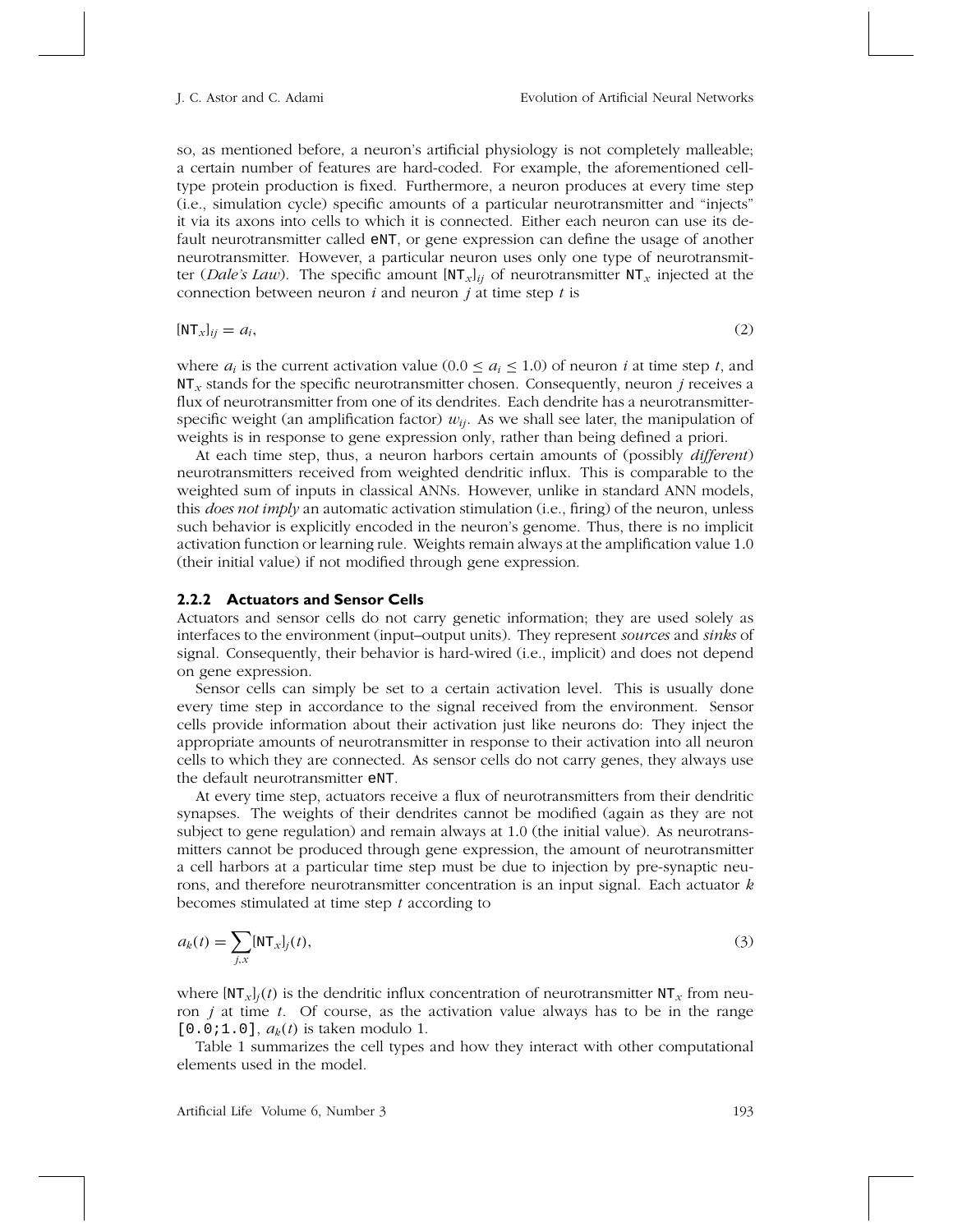Table 1. Features of different cell types in an artificial tissue: A: participates in diffusion; B: can be stimulated; C: behavior depends on gene expression; D: can have axons; E: can have dendrites; F: produces a diffusible cell-type protein.

| Type             |   |          | A B C D E                           |    | - F          |
|------------------|---|----------|-------------------------------------|----|--------------|
| Neuron           |   |          | $X \quad X \quad X \quad X \quad X$ |    |              |
| Sensor           |   | $X \t X$ | X                                   |    | X            |
| Actuator         |   | $X \t X$ |                                     | X. | $\mathbf{x}$ |
| Grid element     | X |          |                                     |    |              |
| Boundary element |   |          |                                     |    |              |

# **2.3 Genetic Code and Gene Regulation**

Perhaps the most important aspect of this neurogenesis model is not that form and function are determined by genes, but that these genes are regulated and regulate each other. One of the more profound insights in evolutionary biology seems to be that starting with the late Phanerozoic, only few proteins and enzymes have been created de novo while evolution has proceeded at a torrid pace [5, 6]. It can thus be speculated that from a certain level of complexity on, evolution proceeds mainly by adjusting the mechanisms of gene regulation. In order to tap this enormous potential, the regulation of genes (by means of activation and repression of expression) is central to this model.

Each neural cell carries a genome that encodes its behavior. Genomes consist of *genes* that can be viewed as a genetic program that can either be executed (*expressed*) or not. The genetic program is written in a customized genetic language that we begin to describe below, that is designed to be both flexible and evolvable, and that permits regulation. Regulation is achieved via *gene conditions* that determine the level of expression of a gene (e.g., the rate of production of any type of protein or substrate).

### **2.3.1 Conditional Regulation**

A gene condition is a combination of several condition *atoms*, usually related to local concentrations of substrates. The expression of a gene (an ensemble of expression commands) can result in different behaviors such as the production of a protein, cell division, axon/dendrite growth, cell stimulation, and so forth. Thus, gene conditions model the influence of external concentrations on the expression level of the gene, that is, they model activation and suppression sites. Figure 1 illustrates the structure of this genetic code.



Figure 1. Genetic structure of neural cells. Gene conditions (consisting of condition atoms related to substrates) trigger gene expression leading to cell division, axon/dendrite growth, substrate production, stimulation, and so forth.

194 Artificial Life Volume 6, Number 3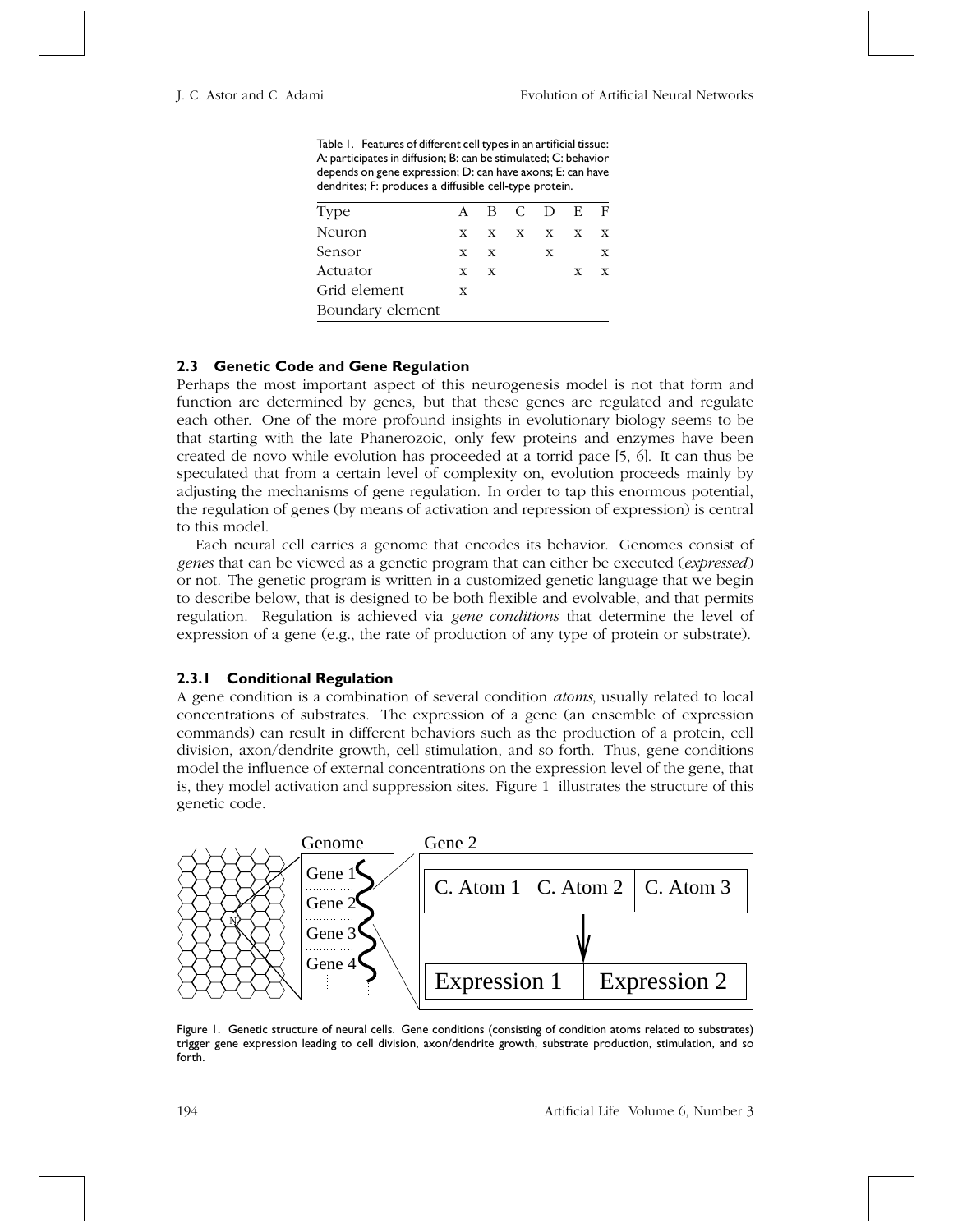Table 2. Condition atoms with veto power. Here, CTPx stands for the cell-type protein CTPx, while [PTx] is the current local concentration of protein PTx. CTPx can be replaced by any kind of cell-type protein, whereas PTx can be any type of protein (either cell-type, internal, external, or neurotransmitter protein).

| Type        | Represses its gene if    |
|-------------|--------------------------|
| SUP [CTPx]  | cell is not of type CTPx |
| NSUP [CTPx] | cell is of type CTPx     |
| ANY [PTx]   | $[PTx]=0$                |
| NNY [PTx]   | [ $PTx$ ] $\neq 0$       |

Table 3. Evaluative condition atoms calculate expression levels from an initial condition  $\Theta$  and the current local concentration of assigned protein (here: PTx). [PTx] can stand for any kind of protein (either cell-type, internal, external, or neurotransmitter protein). To handle values outside the limits [0.0;1.0],  $R_0^{\rm I}$  () takes the value modulus 1, to keep it in the desired range.

| Type         | Evaluation value $\Phi$                |                                    |
|--------------|----------------------------------------|------------------------------------|
| SUB[PTx]     | $\Phi(\Theta, \text{SUB[PTx]})$        | $=R_0^1(\Theta-[PTx])$             |
| ADD [PTx]    | $\Phi(\Theta, \text{ADD[PTx]})$        | $=R_0^1(\Theta + [PTx])$           |
| MUL[PTx]     | $\Phi(\Theta, \texttt{MUL[PTx]})$      | $=\Theta*[PTx]$                    |
| AND [PTx]    | $\Phi(\Theta, \text{AND[PTx]})$        | $= min(\Theta, [PTx])$             |
| NAND [ PTx ] | $\Phi(\Theta, \text{NAND[PTx]})$       | $= 1 - min(\Theta, [PTx])$         |
| OR[PTx]      | $\Phi(\Theta, \text{OR[PTx]})$         | $= max(\Theta, [PTx])$             |
| NOR [ PTx ]  | $\Phi(\Theta, \text{NOR}[\text{PTx}])$ | $= 1 - max(\Theta, [PTx])$         |
| <b>NOC</b>   | $\Phi(\Theta, \text{NOC})$             | $= \Theta$ ; the neutral condition |
| NNY [PTx]    | $\Phi(\Theta, NNY[PTx])$               | $= \Theta$ , if [PTx] = 0          |
| ANY [PTx]    | $\Phi(\Theta, \text{ANY[PTx])}$        | $= \Theta$ , if [PTx] $\neq 0$     |

There are two different classes of condition atoms: *repressive* and *evaluative* atoms. *Repressive condition atoms.* Members of this class can completely silence the expression of genes to which they are assigned by means of a Boolean condition that—if it turns out to be false—vetoes the expression of the associated gene regardless of other condition atoms in the same gene condition. Examples of repressive condition atoms can be found in Table 2.

*Evaluative condition atoms.* Such condition atoms always lead to real-valued results in the range of [0.0;1.0]. To evaluate a condition atom of this type, two parameters are necessary: an initial condition<sup>1</sup> and the *local concentration* of a particular protein, both in the range  $[0.0;1.0]$ . An evaluative condition atom computes its result using both parameters according to its type. Table 3 gives an overview of all such condition atoms.

Let *C* be a vector of condition atoms of length  $n$ , and  $a_i$  a particular condition atom at position  $i, 1 < i \leq n$ :

 $C = (a_1, a_2, \ldots, a_n).$  (4)

<sup>1</sup> Initial conditions will be explained below.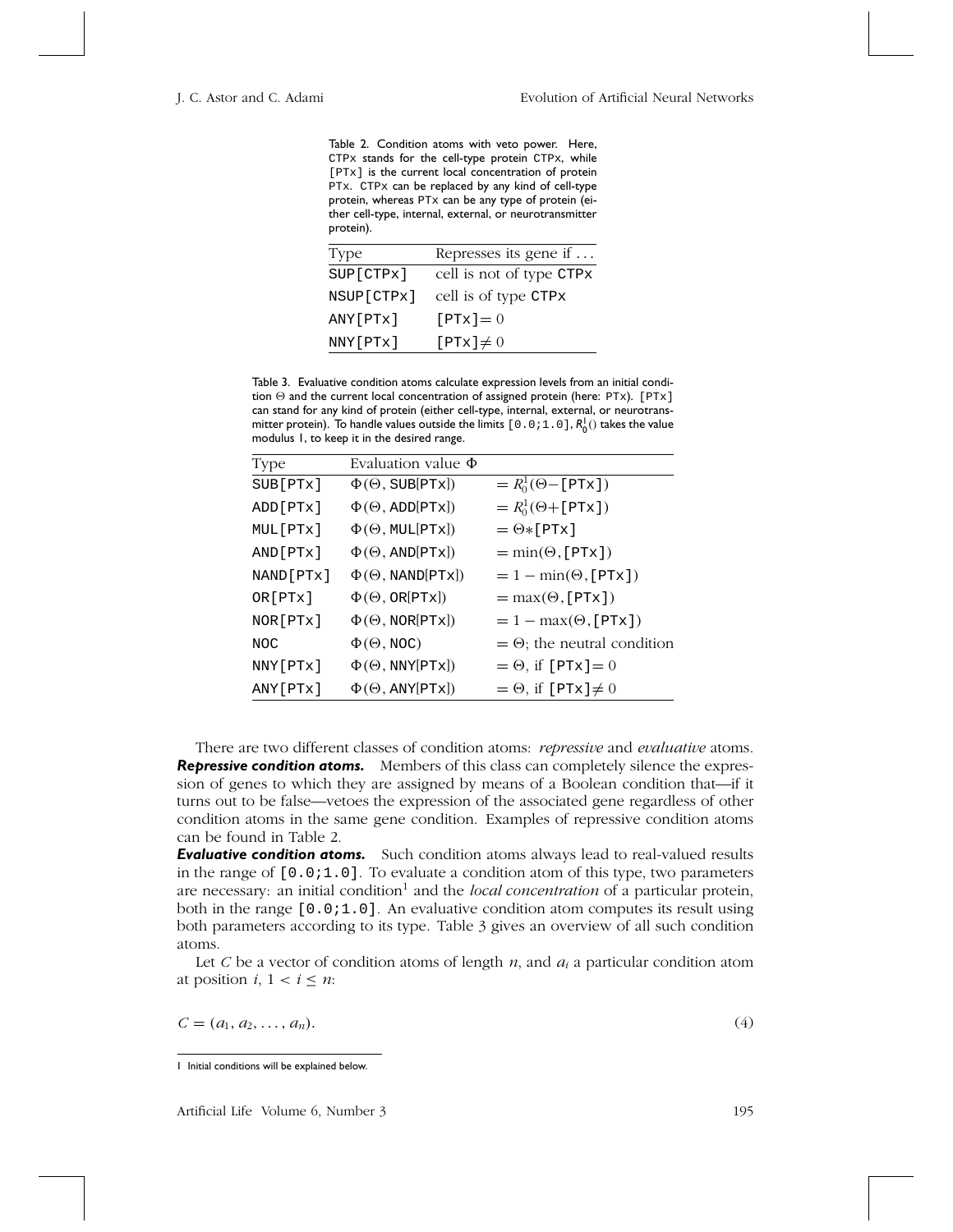Suppose that *m* of the *n* atoms are evaluative condition atoms, and *l* of the *n* atoms are repressive condition atoms.<sup>2</sup>  $C$  can be written as two vectors:

 $C_2 = (c_1, c_2, \ldots, c_{n-m}),$  (5)

$$
C_1 = (b_1, b_2, \dots, b_m), \tag{6}
$$

where  $C_2$  contains all repressive condition atoms of  $C$  and  $C_1$  is the vector of all evaluative condition atoms in *C*. Now, *C* can be evaluated in two steps:

- 1. Check if  $C_2$  contains an atom that exercises its veto. If so, stop the evaluation of this gene condition and do not express its assigned gene at all. Otherwise,
- 2. Evaluate  $C_1$  and use the result as the overall condition value.

Assume that none of the repressive condition atoms exercised a veto during step 1. Now we have to follow step 2 to evaluate the overall condition value of *C*. Consider  $\Phi(\Theta, b_i)$  as the evaluation function (Table 3) of condition atom  $b_i$  under the assumption that  $\Theta$  is an *initial condition*. As the condition is evaluated *in the order* of the evaluative condition atoms  $b_1, \ldots, b_m$ , the overall condition value  $\Phi_C$  of *C* can be computed as

$$
\Phi_C = \Phi(\dots \Phi(\Phi(\Theta_0, b_1), b_2), \dots, b_m),\tag{7}
$$

where  $\Theta_0$  is the initial condition of the first condition atom in  $C_1$ . Thus, the evaluation result of each condition atom is used as the initial condition for the evaluation function of the following condition atom in the order of their appearance. This recursive rule is obviously not applicable to the *first* condition atom  $b<sub>1</sub>$ , for which the initial operand  $\Theta_0$  of its evaluation function is fixed as:

$$
\Theta_0 = \begin{cases} 1, & \text{if } b_1 \text{ is of type MUL, AND, NAND, SUB, ANY, NNY} \\ 0, & \text{if } b_1 \text{ is of type ADD, OR, NOR} \end{cases} \tag{8}
$$

To further clarify gene conditioning, consider Figure 2. In this figure, let the local concentrations of IP0, EP0, EP1, EP2, CPT be {0.3, 0.5, 0.6, 0.1, 0.9}. Furthermore, suppose that this example takes place in a cell characterized by the celltype protein CPT. Figure 2 then shows how the regulatory cascade gives rise to a final expression level of 0.18: the final condition value.

It is obvious that gene conditions that use more than one different type of evaluative condition atoms are *not* commutative: In Figure 2 the order of condition atoms influences the evaluation result, whereas, for example, in a gene condition consisting of repressive condition atoms only and the ADD condition atom, the order is of no relevance.

#### **2.3.2 Gene Expression**

We now discuss the second element that makes up the gene: the assigned expression. This is in fact a set of several *independent* expression commands in no particular order. Evaluation of the condition leads to an overall condition value between 0.0 and 1.0. This value can then be applied to each single expression command for which it has a particular meaning.

<sup>2</sup> Note: *l* + *m* > *n*, if *C* contains any condition atoms of type ANY or NNY. This is because ANY and NNY share the functionality of *repressive* and *evaluative* condition atoms (see Tables 2 and 3).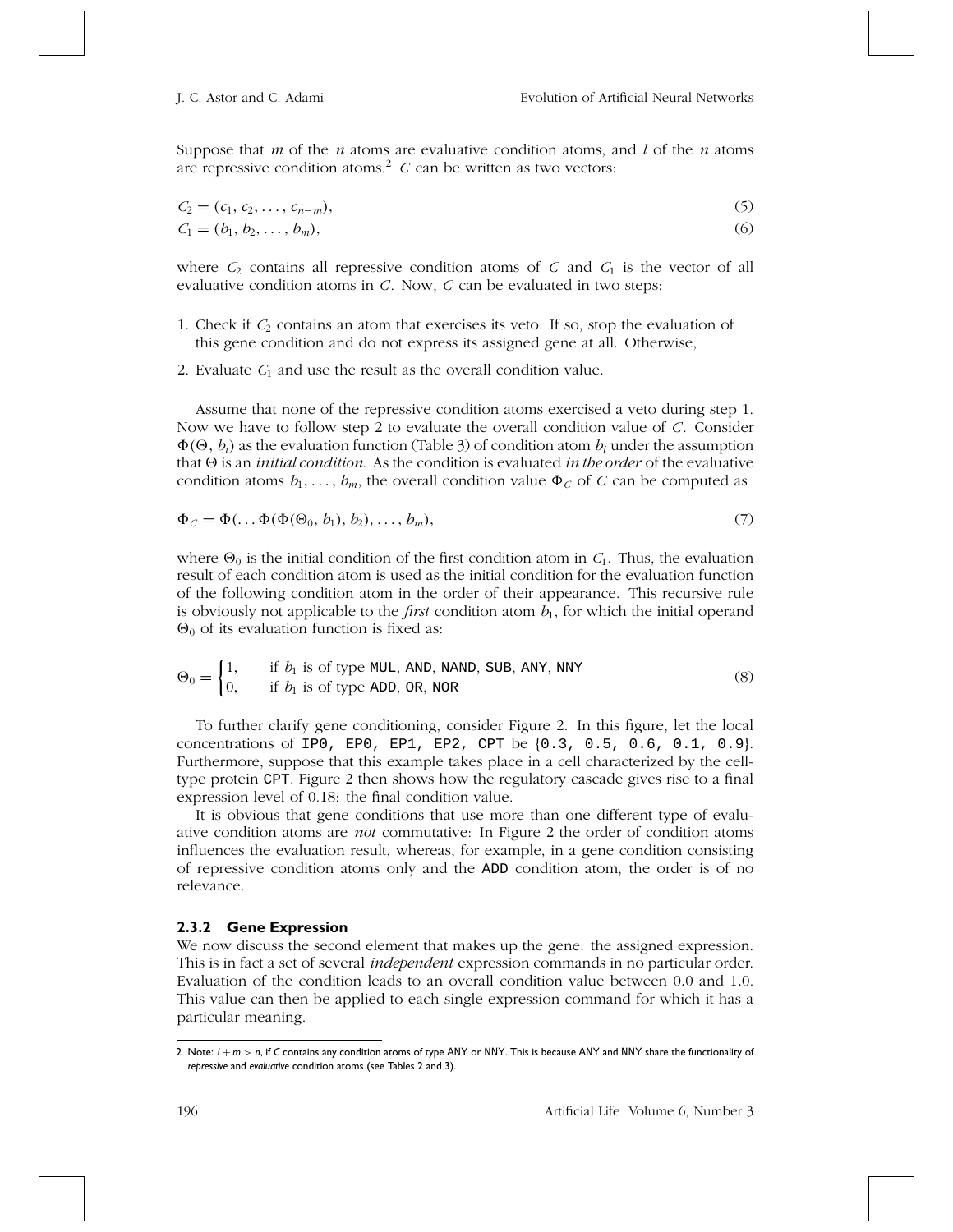

Figure 2. A gene condition *C* can be represented as two chains of subconditions:  $C_1$  contains the repressive condition atoms, *C*<sup>2</sup> contains all evaluative condition atoms. First, *C*<sup>1</sup> is checked for condition atoms leading to complete gene repression. If there are none—like in this example—*C*<sup>2</sup> is evaluated numerically and determines the overall condition value.

In the following, we discuss every expression command in detail. An overview is given in Table 4.

# **2.3.3 Developmental Commands**

To encode the growth process, special processes are necessary. Developmental commands control the construction of new connections between neurons, as well as cell division.

Table 4. Overview of expression commands. Growing axons/dendrites follow the substrate gradient until a local maximum is reached then connect to the cell if one exists at that location. Strengthening/weakening is a percentage increase/decrease of connection weights, determined by the product of the last neurotransmitter (here NTx) influx at each connection and the value of the gene condition. The cell-type protein assigned to a cell division command determines the type of the future offspring cell. In this example, the offspring will be of type CTPx and therefore produce cell-type protein CTPx continuously. "Relaxing" weights means bringing the specific weights for neurotransmitter  $NTx$  influx slightly closer to the initial value 1.0.

| Expression  | Command description                    | Influence of         |  |
|-------------|----------------------------------------|----------------------|--|
|             |                                        | condition value      |  |
| PRD [XY]    | produce substrate XY                   | production quantity  |  |
| GDR[XY]     | grow dendrite following gradient of XY | probability to grow  |  |
| GRA[XY]     | grow axon following gradient of XY     | probability to grow  |  |
| SPL[CTPx]   | divide. Offspring is of type CTPx      | probability to split |  |
| EXT         | excitatory stimulus                    | increase rate        |  |
| <b>INH</b>  | inhibitory stimulus                    | decrease rate        |  |
| $MOD+[NTx]$ | increase connection weights            | strengthening factor |  |
| $MOD-[NTx]$ | decrease connection weights            | weakening factor     |  |
| RLX[NTx]    | relax weights slightly                 | multiplier           |  |
| DFN[NTx]    | define the type of neurotransmitter    | none                 |  |
| NOP         | null action, neutrality                |                      |  |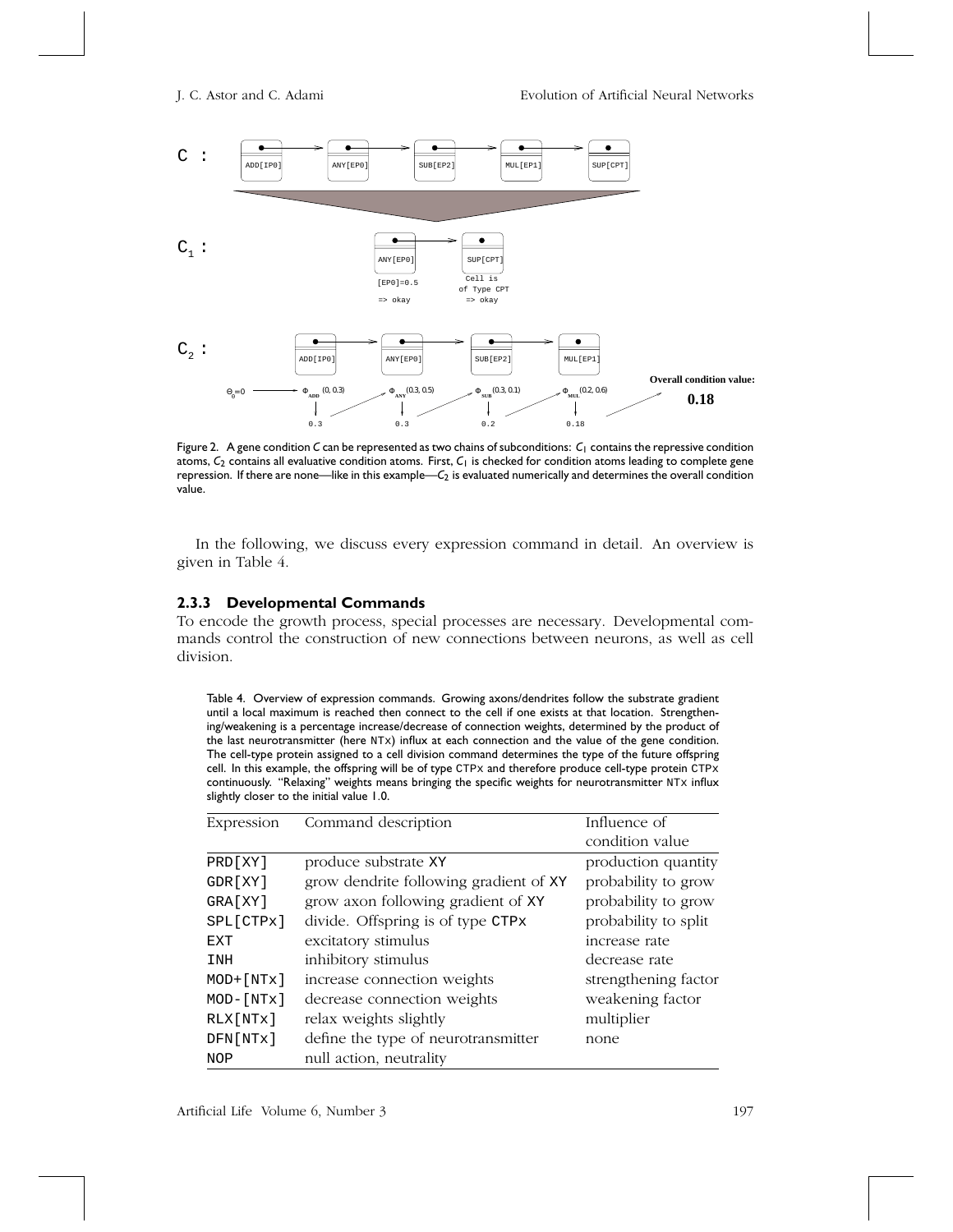The growth of axons and dendrites must be guided in some way to their target. In vivo this is accomplished either by guidance via surface proteins or with the help of diffusible *growth factors*. To implement the latter, two expression commands exist in this model:

- GDR (grow dendrite), and
- GRA (grow axon).

In the genome, these commands are always used in conjunction with a diffusible substrate, like external proteins or cell-type proteins (e.g., GDR[CTP0]). Once expressed, a connection—either a dendrite or an axon—starts to grow following the local gradient of the substrate (here the protein CTP0). If the growing connection reaches the location with the highest local concentration of the particular substrate, it tries to connect to the cell. If no cell is present at this location, or the cell is not of the right type (e.g., it does not make sense to connect a dendrite to an actuator), the growing connection dies. In all other cases, the connection will be established. Plate 2 shows an example of dendritic growth.

Another important feature of development is cell division. In this model, a neuron cell can create an offspring cell via the expression command SPL, which is always used in combination with a cell-type protein. For example, the expression of the command SPL[CPT0] gives rise to the following behavior: First, one of the surrounding free grid elements (those locations that do not harbor a neuron cell) is chosen randomly. It is subsequently transformed to a neuron under conservation of its current diffusible substrates. Finally, after separation from the mother cell, the new offspring cell bears the same genotype as its mother, except that it can be of a different type (indicated by the cell-type protein). In vivo, differentiation through cell lineage is very common.

The role condition values play for the expression of developmental commands is subject to the configuration of the simulation environment. The most important case seems to be its interpretation as a probability for gene expression, leading to *conditioned* development. For instance, a gene like ADD[EP0] -> GDR[CPT0] would lead to dendritic growth as a function of the concentration of the diffusible substrate EP0, just like growth factors do in vivo.

#### **2.3.4 Learning**

As is well known, the actual concentrations of neurotransmitter inside of a neuron depend on the *weighted* influx. A specific weight for each type of neurotransmitter is assigned to each dendritic connection. Initially, the weight of a new connection is set to 1.0, which is considered the *relaxed state*. However, it can be manipulated by three different expression commands:

- MOD+[NTx] strengthens dendritic connections,
- MOD-[NTx] weakens dendritic connections,
- RLX[NTx] relaxes dendritic connections.

Each command is specific to a neurotransmitter. In this example the commands influence weights used for influx of neurotransmitter NTx. The first two commands—if expressed in neuron *j*—change each synaptic weight in accordance to

$$
\forall i: \ \Delta w_{ij}[\text{NTx}] = \pm (w_{ij}[\text{NTx}]\ast a_i \ast c), \tag{9}
$$

198 Artificial Life Volume 6, Number 3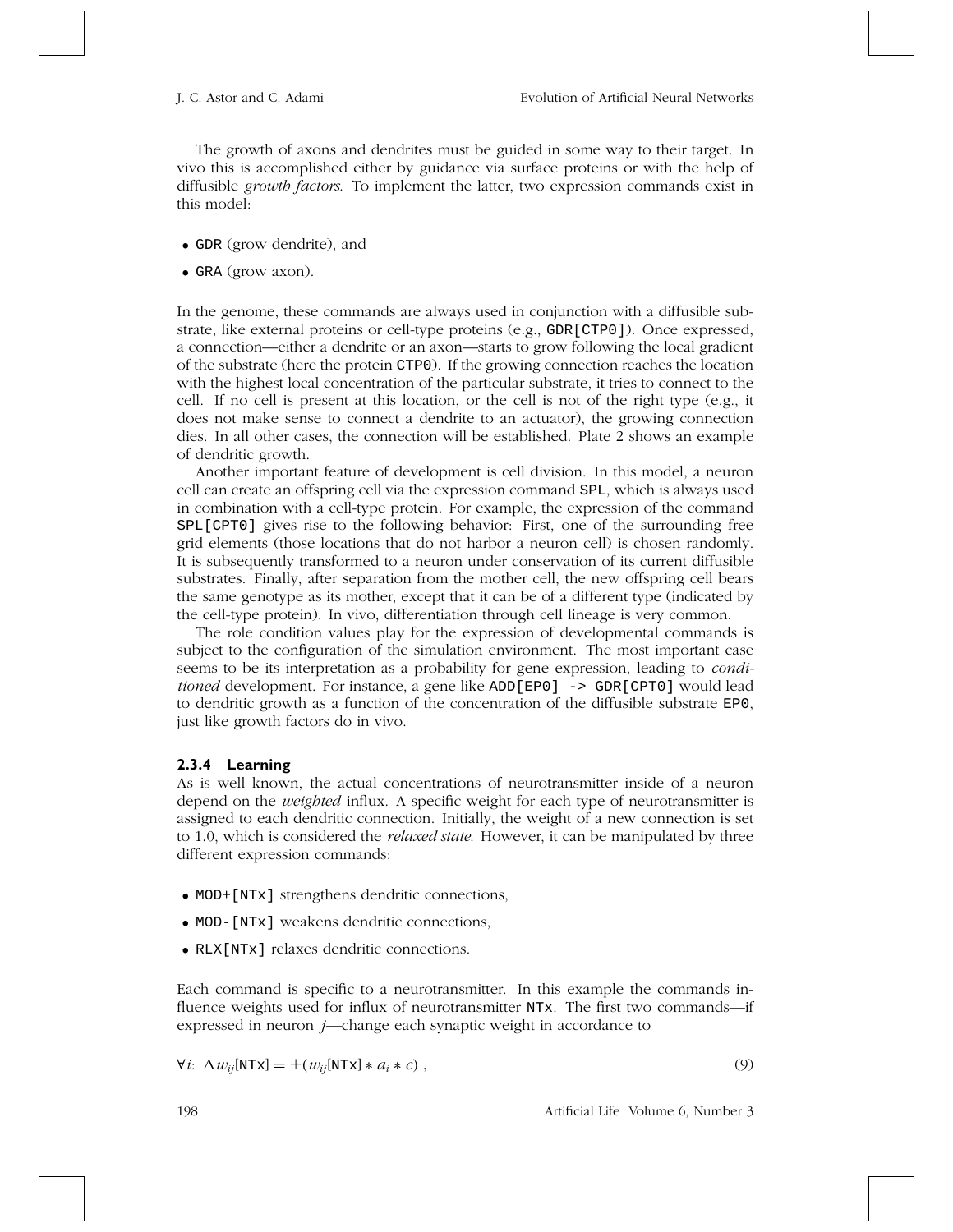#### J. C. Astor and C. Adami Evolution of Artificial Neural Networks



a) t=4. The sensor cell just started to produce SPT0.  $b)$  t=5. Once the neuron cell has detected non-zero



gradient of SPT0, ...



the sensor cell ... e) t=8. Finally, the growing dendrite approaches



dendritic connection. concentrations of SPT0, it starts to grow a



c) t=6. The growing dendrite follows the d) t=7 ... while the sensor cell-type protein keeps on diffusing.



f) t=9 ... and establishes the dendritic connection.

Plate 2. A neuron cell starts to grow a dendritic connection following the gradient of the sensor cell-type protein SPT0. Finally, a new dendrite becomes established. The gene that was responsible for this behavior is of the form ..., ANY[SPT0] -> GDR[SPT0], .... Note that due to the coarse-grained coloring scheme white grid elements do not imply 0.0 concentrations of SPT0 at this location.

where  $w_{ij}$ [NTx] is the current specific weight of type NTx between neuron *i* and neuron  $j$ ,  $a_i$  is the activation of neuron  $i$ , and  $c$  is the overall condition value of the gene that expresses the MOD+ (respectively MOD-) command. As the multipliers  $a_i$  and  $c$  are ranged in [0.0;1.0] and furthermore all weights  $w_{ij}$ [NTx] are set to 1.0 initially, it can be concluded that

$$
\forall i, j: w_{ij}[\text{NTx}] \ge 0. \tag{10}
$$

Non-negative weights may appear to be a limitation, because they do not allow real inhibitive influence. The usage of several types of neurotransmitter, however, makes inhibitive stimulation possible anyway (Figure 3).

Artificial Life Volume 6, Number 3 199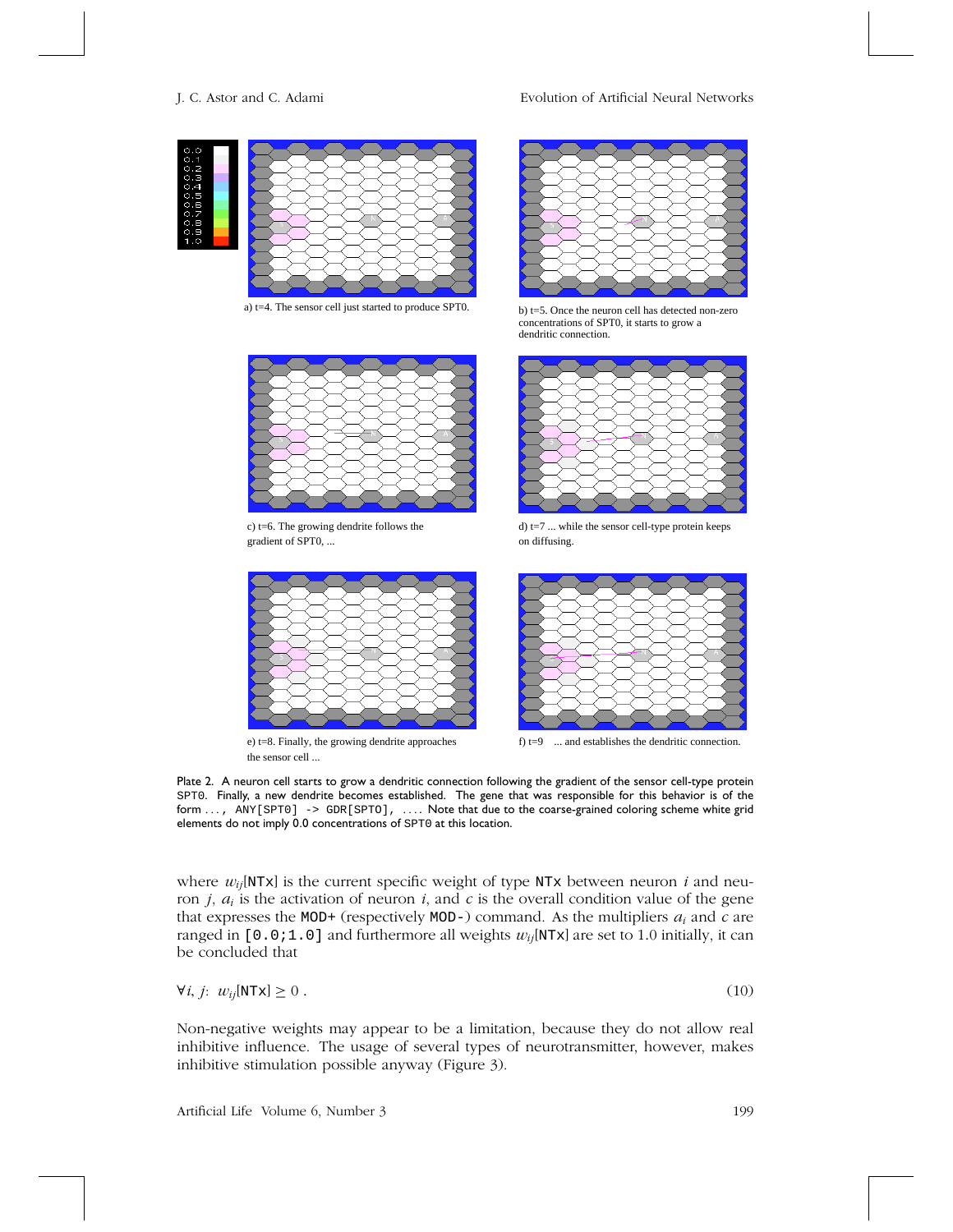

Figure 3. Simple inhibitive connection. The dendritic input from neuron<sub>1</sub> and neuron<sub>2</sub> produces an eNT concentration of 0.31. Neuron4, however, does not become excited because the NTx concentration represses the gene.

Unlike MOD+ and MOD-, the RLX expression command relaxes weights. In lieu of shaping them, RLX changes individual weight characteristics towards their initial value 1.0. Applying RLX to the specific neurotransmitter NTx in neuron *j* has the following effect:

$$
RLX[NTx] \Longrightarrow \forall i \Delta w_{ij}[NTx] = \begin{cases} +w_{ij}[NTx] * C_p * C_c, & \text{if } w_{ij}[NTx] > 1.0\\ -w_{ij}[NTx] * C_p * C_c, & \text{if } w_{ij}[NTx] < 1.0\\ 0.0, & \text{otherwise} \end{cases}
$$
(11)

where  $w_{ij}$ [NTx] is the specific weight controlling the flux of neurotransmitter NTx between neuron *i* and neuron *j*,  $C_p$  is a fixed percentage constant and  $C_c$  is the overall condition value of the gene that expresses the RLX[NTx] command. An internal mechanism avoids oscillation around 1.0, by ensuring that if a weight is currently greater than 1.0 then its future value will be  $\geq 1.0$  also (and vice versa for weights less than 1.0).

#### **2.3.5 Stimulation**

Two commands influence cell stimulation in a simple and direct way. Depending on the value of the gene condition, EXT increases the activation level, while INH command decreases it. Both commands do this with respect to the activation range  $[0.0;1.0]$ . If during the same time step EXT or INH are expressed more than once, then the effective change of activation is just the sum of all single increases (respectively, decreases). Thus, a gene like ADD[IP0] MUL[EP1] -> EXT EXT where the current concentrations of IP0 and EP1 are 0.4 and 0.3 would lead to an activation increase of 0.24. Unless it is already completely inactive, the cell activation normally decreases at each time step with an adjustable rate if no stimulation command is expressed.

Obviously, cell stimulation *does not necessarily depend on the weighted sum of inputs*. Influences of *every kind* can manipulate the degree of activation of a cell. Of course, if the modeling of a neuron cell in accordance to classical ANN models is necessary, this can still be achieved by using neurotransmitter-related condition atoms *only* in gene conditions. For example, a gene like ADD[eNT] -> EXT stimulates the neuron according to the weighted sum of inputs (of the default neurotransmitter), just as standard ANN models do. Keep in mind, however, that in vivo, hormones, neuro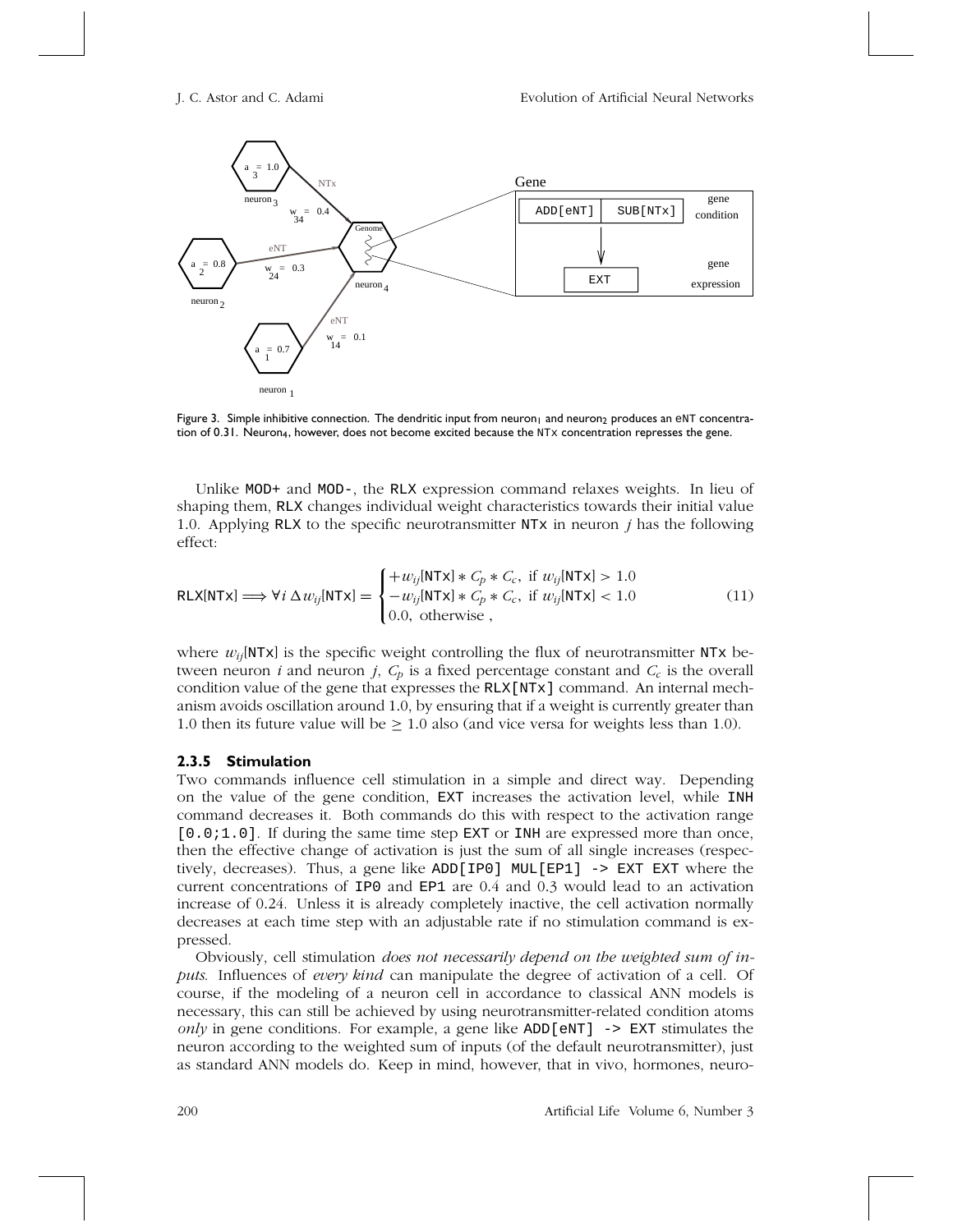modulators, and other substrates can have a tremendous influence on cell stimulation. This can be easily modeled with, for example, a gene like:  $ADD[ENT] MUL[EP0]$  -> EXT. Here, the neuron becomes stimulated according to the weighted sum of inputs *and* the current concentration of a "neuromodulator" EP0.

# **2.3.6 Other Commands**

Command PRD, when expressed, produces new substrate (i.e., increases the concentration of a particular substrate). By definition, only the synthesis of external and internal proteins is allowed, as neurotransmitters and cell-type proteins have an *implicit* role in the model.

For the expression command PRD, the overall condition value simply determines how much of the assigned substrate has to be produced. For example, if the current concentrations of IP2 and eNT are 0.6 and 0.1, the gene ADD[IP2] AND[eNT]  $\rightarrow$ PRD[EP2] produces 0.1 of EP2.

Another command is DFN[NT] where NT stands for any neurotransmitter. Once expressed, it changes the defined neurotransmitter used for dendritic-axonal injection. The condition value is of no importance for this expression command, as long as it is not equal to 0.0. This command is added because it is known that in vivo, some neurons change the type of neurotransmitter used at their synapses. Starting with several types, the maturation process of each neuron eventually defines the right type.

Finally, the last expression command to mention is NOP—the neutral command which takes the role of a placeholder for future genetic changes (i.e., mutations).

#### **2.4 Simulation of the Organism**

The tissue of cells produced by gene expression and cell growth is termed an *artificial organism*. It receives input from the environment (the outside world) and can act on it by signaling to the environment via its actuators. In the simplest case, the organism receives and generates patterns of activation.

A simulation always starts by creating sensor and actuator cells. Their number is determined only by the complexity of the outside world and is not coded for in the genome. In other words, these cells really represent *possible* signals and actuations in the world, not actual signals and actuations performed by the organism. An organism chooses to receive input or perform an actuation by connecting to these cells. If needed, an additional *reinforcement cell* can be created. This is a special sensor cell (with its own cell-type protein) used to provide a reinforcement signal from the world about the behavior of the organism. Whether or not this signal is used depends on the genome.

At the start of simulation for each new artificial organism, one initial neuron is placed in the center of the grid. After initialization, the simulation begins. Input from the world is provided to the sensor cells, cell-type proteins and external proteins diffuse, and neurons execute their genetic code. This is done synchronously to guarantee consistency in the artificial chemistry.

Depending on its gene expression, a neuron starts growing axons and dendrites, produces offspring cells, and might initiate cell differentiation. Gene expressions may lead to protein production cascades, stimulation, and ultimately information exchange between neurons. After every simulation cycle the network's "fitness" is determined by comparing any inputs and outputs to what is expected in this particular world, producing a real-valued reinforcement signal between 0.0 (punishment) and 1.0 (reward). This signal can be used by the organism if a reinforcement sensor is present and if the organism chooses to connect to it.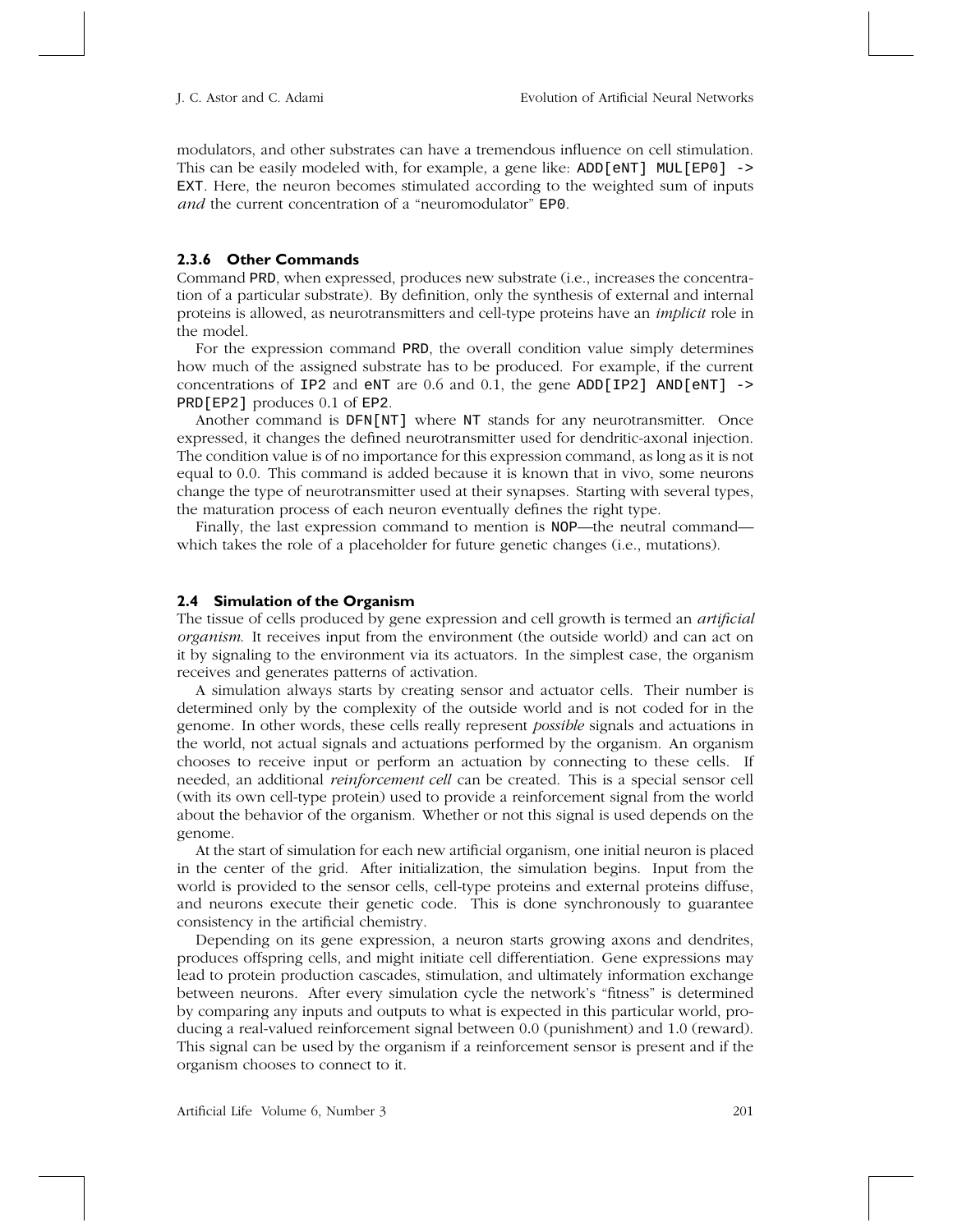### **3 Examples: Genes and Networks**

The best way to validate and evaluate this model would be to let the system evolve ANNs for specific environments. This, however, is not done yet for reasons discussed later on. Except for some experiments in which simple logical functions were evolved from scratch [3], most genomes were handwritten. To show that the model is able to give rise to networks that perform some key behaviors known from biology, examples of handwritten genotypes and the resulting phenotypes are given in the following, performing self-limiting growth, networks that perform logical functions, and classical conditioning. Other examples of physiologically important structures that have been reproduced are the regeneration of injured networks, pacemaker behavior, as well as sensitization and habituation behavior [3].

### **3.1 Self-limiting Growth**

The development of natural systems is based on a decentralized growth process that arises from local gene expression in each single cell. This, combined with the fact that inhibition is necessary to avoid unbounded growth, means that self-inhibition is an essential property the model has to encompass. For example, self-limitation is essential to avoid cancerous growth. The following genome shows how self-limited growth can be achieved in a simple way in a completely local manner. In the genome below, C refers to the regulatory (conditional) part of the gene, and  $E$  is the code to be expressed:

| Gene 1 |  | NNY[ip0]                                                                                                                                     |
|--------|--|----------------------------------------------------------------------------------------------------------------------------------------------|
|        |  | PRD[ip0]                                                                                                                                     |
| Gene 2 |  |                                                                                                                                              |
|        |  |                                                                                                                                              |
| Gene 3 |  |                                                                                                                                              |
|        |  |                                                                                                                                              |
| Gene 4 |  |                                                                                                                                              |
|        |  |                                                                                                                                              |
|        |  | $C:$ SUP $[$ cpt $]$<br>E: PRD[ep0]<br>C: ADD[ep0]<br>$E:$ SPL[acpt0]<br>C: NNY[ip0]<br>E: GRA[acpt0] PRD[ip0]<br>C: ANY[ip0]<br>E: PRD[ip0] |

The first gene is expressed initially by the stem cell that produces cell-type protein cpt. As no internal protein ip0 is present initially, gene 1 is expressed and leads to the production of the external protein ep0 and the internal protein ip0. Just like every external protein, ep0 diffuses within the tissue so that the initial peak concentration in the stem cell becomes weaker while surrounding cells receive concentrations of ep0. Gene 4 guarantees that once a cell harbors any ip0 it is going to produce ip0 constantly from then on. This, however, suppresses gene 1, which consequently will never produce ep0 again. The internal protein ip0 also suppresses gene 3, whose expression leads to axon growth and ip0 production. Thus, a cell in which initially no ip0 is present starts growing an axon and then suppresses itself continuously via gene 4.

Gene 2 can lead to cell division. Every executed split command creates a new offspring cell of type acpt0. However, cell division occurs only with a probability that is proportional to the current concentration of ep0. Thus, as ep0 diffuses away over time, cell division becomes less and less probable. Consequently the growth process remains limited. This effect can be observed in Plate 3, which shows snapshots taken from a simulation of the genome above.

### **3.2 Logical Functions**

Research in neurobiology has shown [15] that some neural structures essentially implement fixed logical functions. Using two different kinds of neurotransmitter, logical gates can be simulated easily within the present model (Figure 4).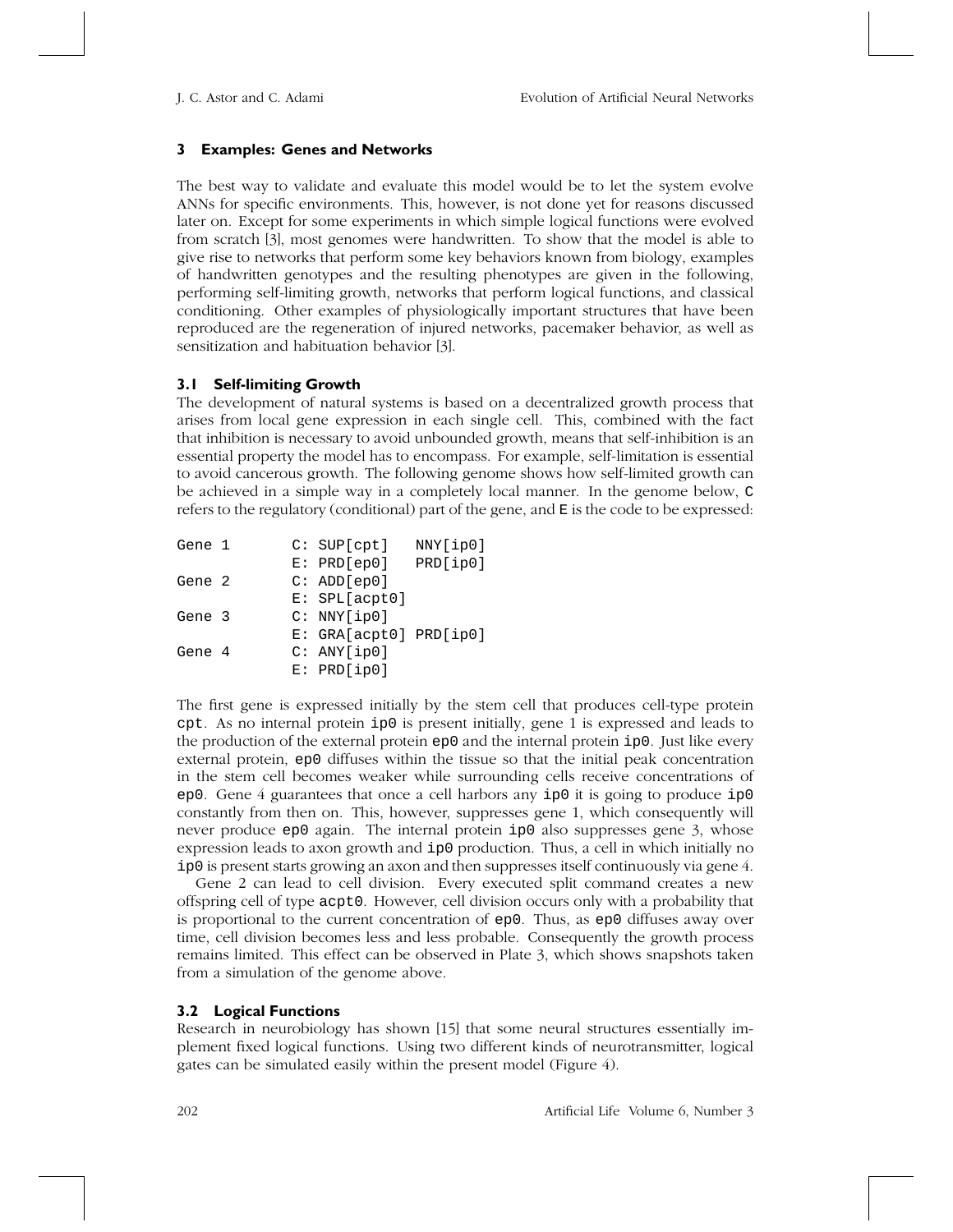#### J. C. Astor and C. Adami Evolution of Artificial Neural Networks



Plate 3. Self-limiting growth. An initially high peak of a diffusible substrate facilitates cell division. As the substrate vanishes over time, fewer cell divisions occur.

The basic logic operations AND, OR, NOT are sufficient for the construction of any logical function. For example, the genome shown below constructs the function  $D = (A \rightarrow B) \vee C$ , where *A*, *B*, *C* are sensor signals and *D* is the resulting actuator signal. To model this logical function, one has to combine an implication gate (i.e.,  $\neg A \lor B$ ) with an OR gate.

Using both the genetic fragments of Figure 5, a genotype can be constructed that grows the appropriate ANN structure and describes the stimulation behavior:

Gene 1 C: SUP[cpt] NNY[ip0] ANY[spt0] ANY[apt0] E: SPL[acpt0] GRA[apt0] GDR[spt0] PRD[ip0]

Artificial Life Volume 6, Number 3 203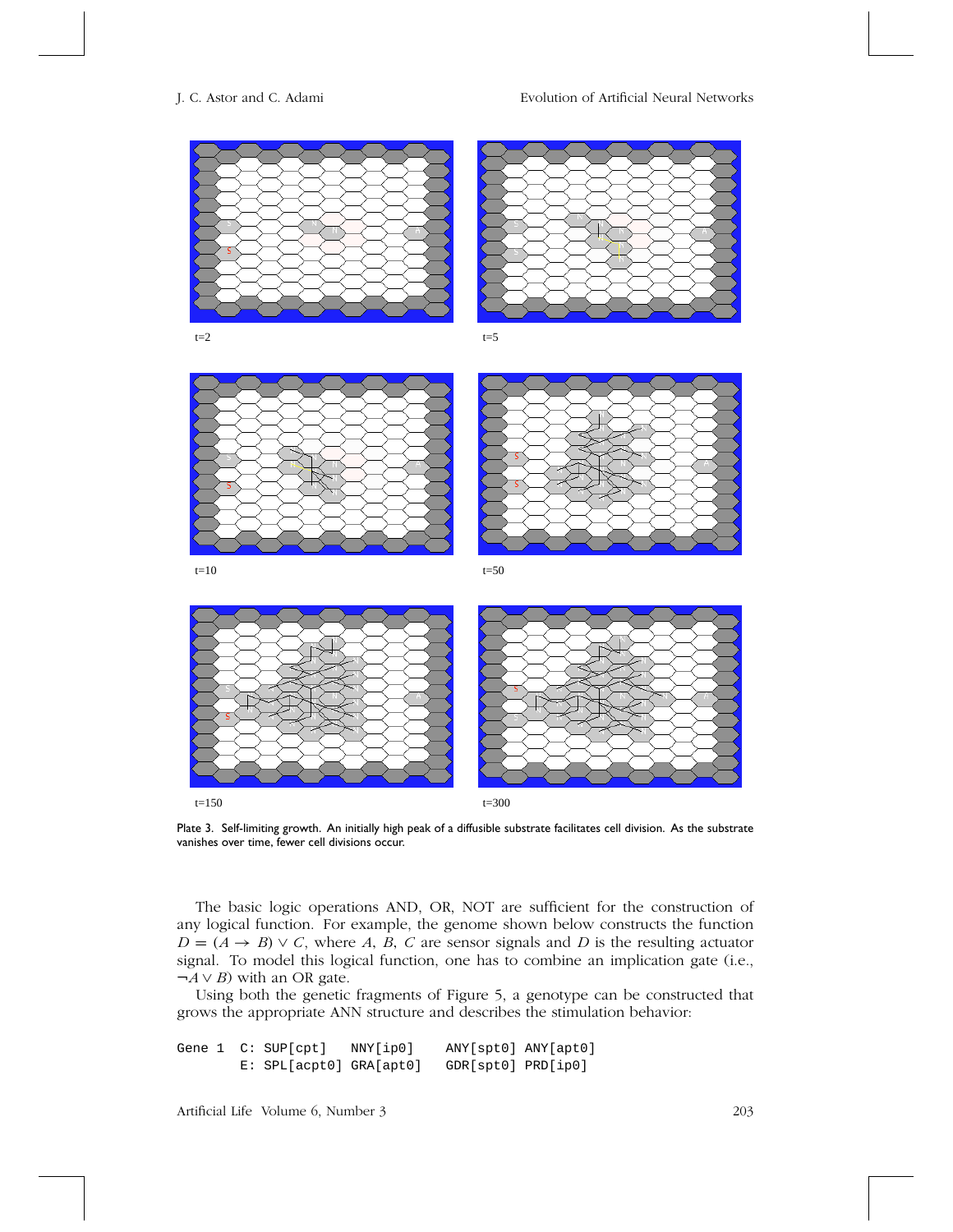# **Simple binary-logic gates:**



# **Simple fuzzy-logic gates:**



Figure 4. Logical gates and the genomes that perform them. Any logical gate can be simulated easily in the model as long as the incoming signals use two different types of neurotransmitter.



Gene 2 C: SUP[acpt0] NNY[ip0] ANY[spt2] ANY[cpt] E: GRA[cpt] SPL[acpt1] GDR[spt2] DFN[NT1] PRD[ip0] Gene 3 C: SUP[acpt1] ANY[spt1] NNY[ip0] ANY[acpt0] E: DFN[NT1] GRA[acpt0] PRD[ip0] GDR[spt1] Gene 4 C: ANY[ip0] E: PRD[ip0] Gene 5 C: SUP[cpt] ANY[NT1] E: EXT Gene 6 C: ANY[eNT] NSUP[acpt0]

204 Artificial Life Volume 6, Number 3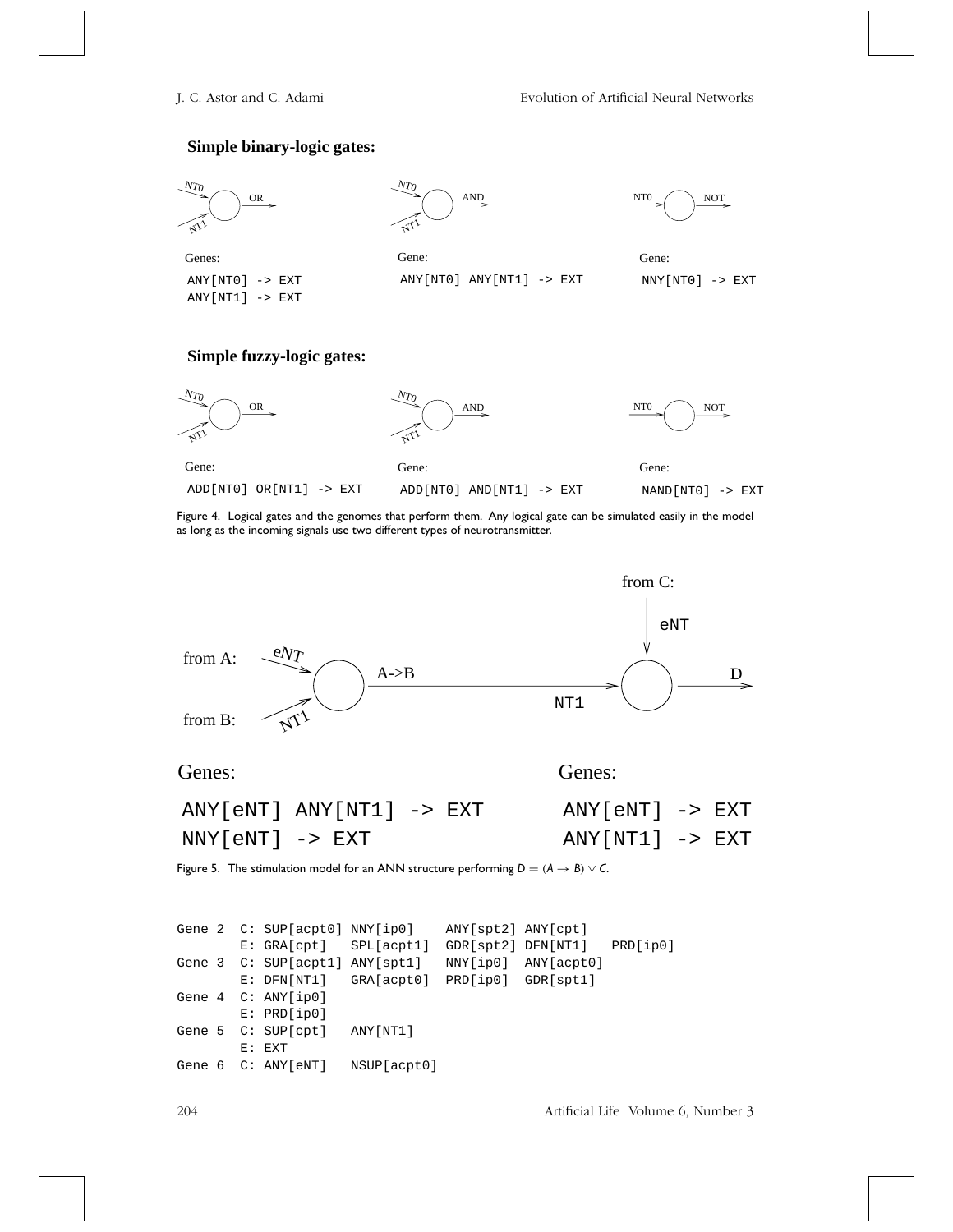

Figure 6. Schematic representation of the ANN realization of  $D = (A \rightarrow B) \vee C$ . The type of neurotransmitter is marked next to the axon if a nondefault neurotransmitter is used. Cells are named by the cell-type protein they produce. The cell of type acpt1 is used as "neurotransmitter-switch."

```
E: EXT
Gene 7 C: SUP[acpt0] ANY[eNT] ANY[NT1]
       E: EXT
Gene 8 C: SUP[acpt0] NNY[eNT]
       E: EXT
```
Genes 1–3 lead to the morphological structure of the network. The neuron of celltype protein cpt produces an offspring cell of type acpt0 that models  $A \rightarrow B$ , while the cpt cell represents the OR gate. Three different cell types are needed because the logical function requires different kinds of neurotransmitter whereas the sensors use only eNT. Thus, an intermediate cell is necessary to overcome this problem. Gene 4 is the usual suppression gene that becomes active once one of the first three genes is expressed. Genes 5 through 8 encode the stimulation behavior in accordance to the different types of cells.

The genome for this task might, at first sight, appear rather long. However, one should keep in mind that it describes the construction of a *fully* deterministic structure, which is more difficult for a growth model than for an approach based on direct encoding. Furthermore, simpler genomes can be built that model the same logical function. This example is intended to show that every logical function can be constructed by *connecting* simple gates leading to hierarchical structures not unlike those found in real networks. A schematic representation of the resulting structure is shown in Figure 6. As the paths of the input signals from the sensors to the computation units are of different lengths, a particular input has to be present at the sensors for several subsequent time steps before a *stable* output signal will be produced.

# **3.3 Classical Conditioning**

Plate 4 documents the development of a simple ANN that displays conditioned reflex behavior as in Pavlov's classical experiment [18]. Suppose the sensor on the lower left side in Plate 4 is stimulated at the sound of a bell. Further, suppose the upper left sensor is an *optical stimulus* representing the presence (or absence) of food. Finally, let us imagine that the actuator on the right side triggers a salivary gland if food is present. This behavior is the unconditioned reflex. The above network can learn to associate this reflex with a condition: the sound of the bell. If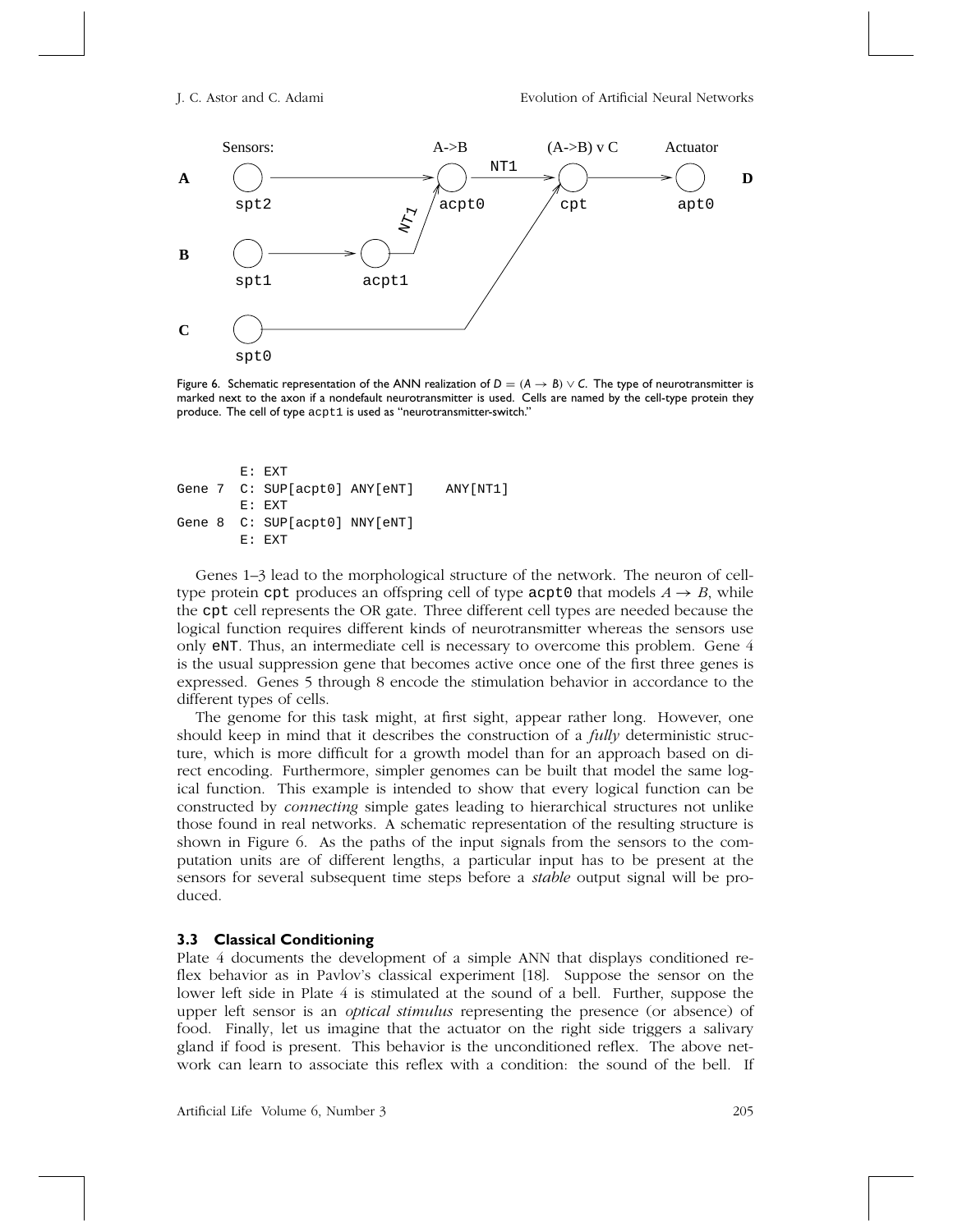#### J. C. Astor and C. Adami Evolution of Artificial Neural Networks



Plate 4. Development of the network for classical conditioning.

presence of food and the ringing of the bell are associated repeatedly, the network will learn to trigger the gland even if *only* the bell rings. If after the conditioning the bell rings without presence of food, the association will gradually, but steadily, weaken.

Such a behavior can be modeled using different kinds of cell types. One cell ("C" cell) is activated if the network is in the conditioned state, which means that the acoustical and optical stimulus have been present together before. Another cell ("E" cell) is activated if the acoustical stimulus is currently present and the network is in the conditioned state at the same time. If so, a cell ("G" cell) representing the trigger of the salivary gland is activated. Of course, the "G" cell also has to be activated if only food is present. This is the unconditioned reflex. A schematic drawing of the network is shown in Figure 7.

The genome that encodes the development and behavior of this network is shown below.

```
Gene 1 C: NNY[ip0] SUP[cpt] ANY[spt0]
        E: SPL[acpt0] PRD[ip0] SPL[acpt2] GDR[spt0] DFN[NT1]
Gene 2 C: NNY[ip0] SUP[acpt0] ANY[spt1] ANY[cpt]
        E: PRD[ip0] GDR[spt1] GRA[cpt] DFN[NT1]
Gene 3 C: ANY[spt1] SUP[acpt2] NNY[ip0] ANY[apt0]
        E: SPL[acpt1] GDR[spt1] PRD[ip0] GRA[apt0]
Gene 4 C: ANY[acpt2] SUP[acpt1] ANY[spt0] NNY[ip0]
        E: GRA[acpt2] GDR[spt0] GDR[cpt] PRD[ip0]
Gene 5 C: ANY[ip0]
```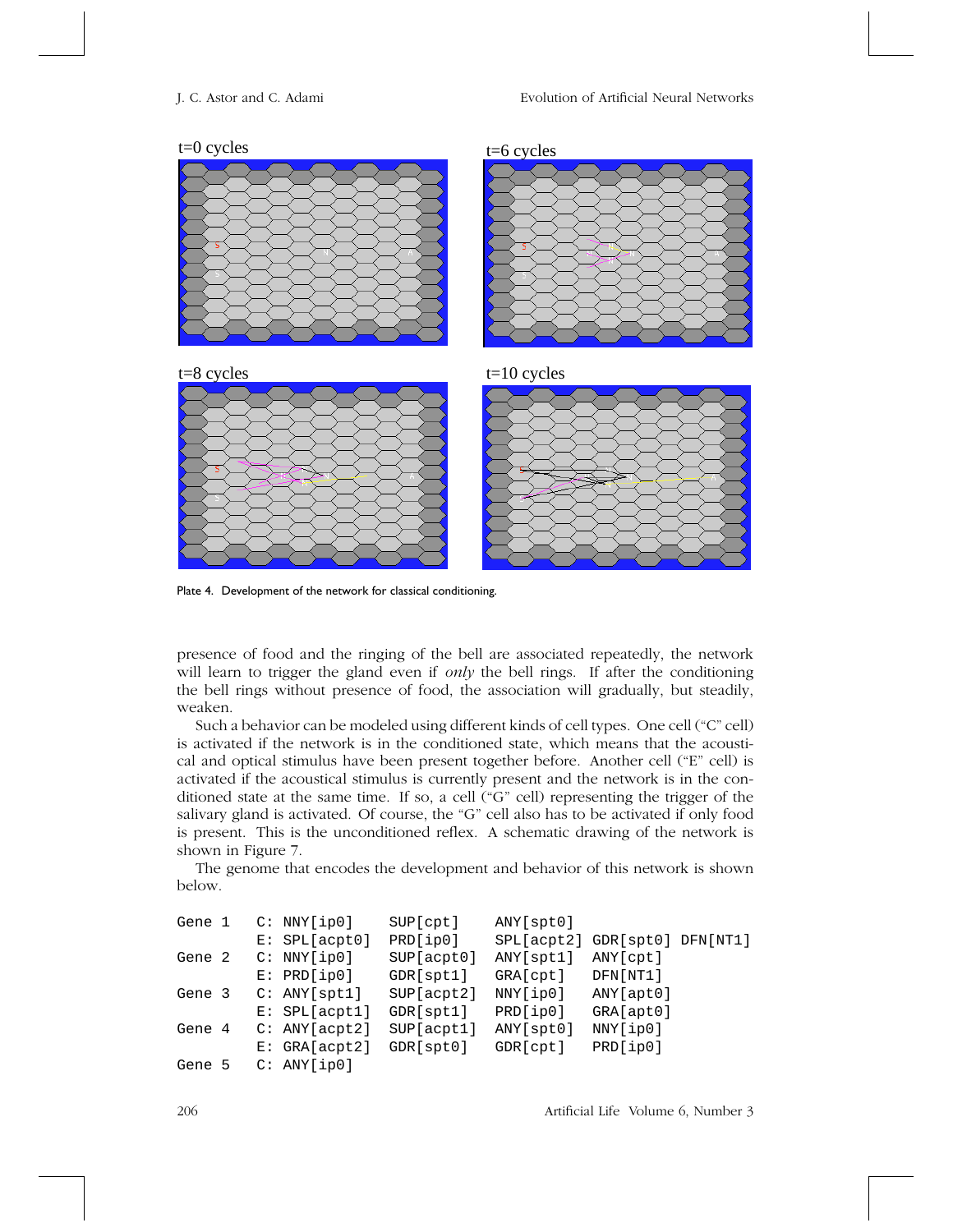

Figure 7. A schematic representation of the network for classical conditioning. The types of neurotransmitter used are marked next to the axons. The cell-type protein used by each cell is indicated near the cell body.

|         |      | E: PRD[ip0]             |                      |           |
|---------|------|-------------------------|----------------------|-----------|
| Gene 6  |      | C: NSUP[cpt]            | NSUP[acpt1] ADD[eNT] |           |
|         | E :  | EXT                     |                      |           |
| Gene 7  |      | $C:$ SUP[acpt1]         | ADD[NT1]             | MUL [eNT] |
|         | E :  | <b>F.XT</b>             |                      |           |
| Gene 8  |      | C: ADD[ENT]             |                      |           |
|         |      | E: PRD[ip1]             |                      |           |
| Gene 9  |      | C: ADD[ip1]             |                      |           |
|         |      | E: PRD[ip2]             |                      |           |
| Gene 10 |      | $C:$ SUP $[$ cpt $]$    | ADD [NT1]            | MUL[ip2]  |
|         |      | E: PRD[ep0]             |                      |           |
| Gene 11 |      | $C:$ SUP $[\text{cpt}]$ | ADD[ep0]             |           |
|         | F. : | EXT                     |                      |           |

Genes 1 to 4 control cell division into the different types that are needed, as well as the growth of axons and dendrites. Gene 5 is the usual stop gene. To be able to distinguish between two different kinds of signals, two types of neurotransmitter have to be used. The "C" cell, for example, uses NT1 as neurotransmitter so that the "E" cell can check for inputs from the acoustical sensor and from the "C" cell at the same time. The manifestation of this can be seen in the genotype: The cells of type acpt0 and cpt use NT1 instead of the default neurotransmitter eNT (note the expression command DNF[NT1]).

The "C" cell also has to make the distinction between two signals: the acoustical and the food sensor input. As sensor cells use by definition only the default neurotransmitter, a kind of neurotransmitter-switch cell is needed between the food sensor and the "C" cell. This is why an additional cell of type acpt0 is needed (gene 2).

While gene 6 takes care of the unconditioned reflex stimulation, genes 7–11 control the conditioning. If food is present and the bell rings, gene 10 produces certain amounts of external protein ep0 (through a time-delay cascade via genes 8 and 9). The concentration of ep0 influences cell stimulation (gene 11). Due to diffusion, ep0 diminishes over time, so the conditioning decreases accordingly.

The time delay of eNT inputs via genes 8 and 9 and finally 10 is necessary because the dendritic paths from both sensors (food and sound) to the "C" cell are not equally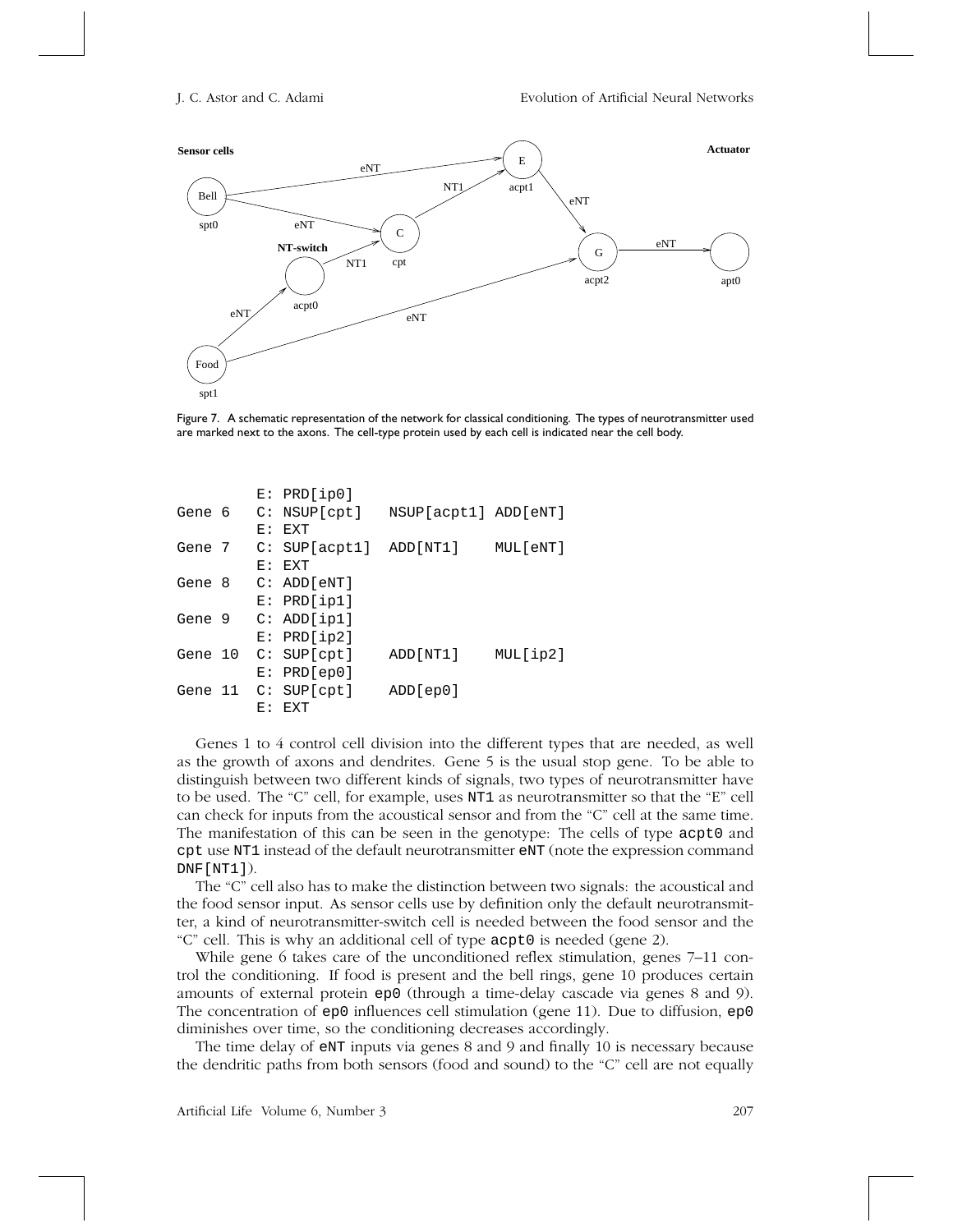

Figure 8. Conditioning. First, only food is present. This triggers the gland because of the unconditioned reflex, while both the "C" cell and "E" cell remain inactive. Later, only the bell signal is present. Due to the fact that the network is not yet conditioned, none of the cells become active.

long. While the sound signal inputs directly to the "C" cell, signals of the food sensor have to pass through the neurotransmitter-switch cell. Both signals, however, must be processed at the same time in the "C" cell. Thus the sound signal has to be delayed via a production cascade.

The behavior of the resulting phenotype network is documented in Figures 8–10.

### **4 Evolution of Networks**

While the neurogenesis model uses a predefined genetic code for the description of growth and behavior of ANNs, this code is not designed to be convenient for humans. However, it was designed in such a manner that evolutionary pressure can be used to find efficient genotypes. To apply principles of artificial evolution we designed a genetic algorithm to find novel neural circuits and architectures.

First of all we have to be aware of the fact that the genetic search space the model creates can be gigantic. Not only the number of different substrates simulated in the artificial chemistry but also the length of gene conditions have an immense influence



Figure 9. Conditioning. Both sensors, food and sound, are stimulated. Consequently, the ANN becomes conditioned ("C" cell) and the gland is triggered because of the presence of food.

208 Artificial Life Volume 6, Number 3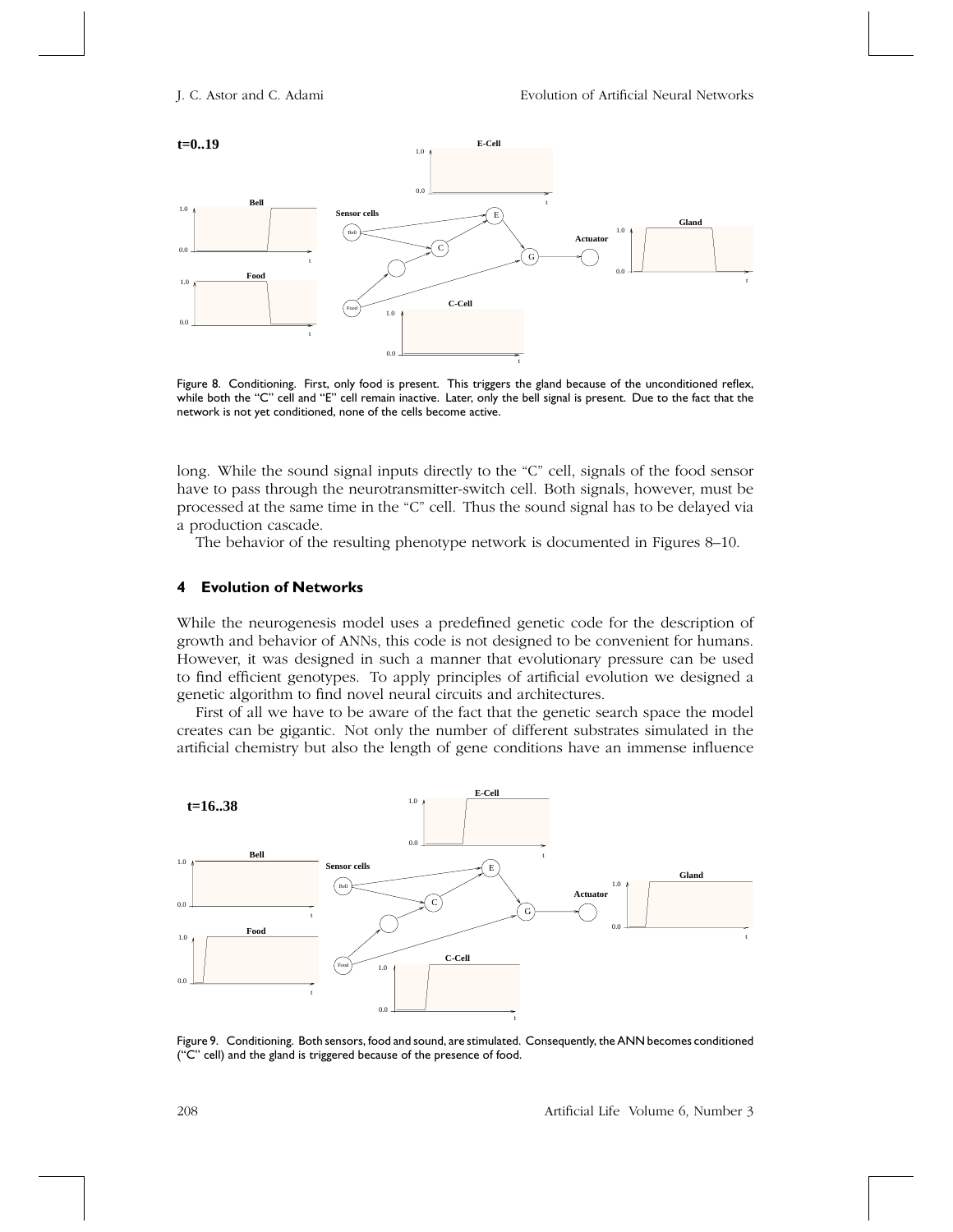

Figure 10. Conditioning. Being in the conditioned state, the food sensor suddenly becomes inactive while the bell keeps on ringing. Thus, the activation of the "C" cell becomes weaker. This implies a decrease of activation of the "E" cell that eventually results in a decline of gland activity.

on the number of possible different genotypes. The size of the genetic space is an important issue for the design of a GA. The bigger it is, the more computation has to be spent on evolutionary search in order to find genotypes that code for interesting ANNs. To compound matters, unlike in usual ANN models, a computational overhead arises due to the simulated biological world. In a neurogenesis model such as this, the map from genotype to phenotype is highly implicit as the networks are grown from single stem cells in a developmental process that involves an enormous computational effort: Substrates are created through gene expression; they undergo diffusion within the tissue; gene conditions have to be evaluated; and so on. Thus, extensive computation is necessary until the fitness of a particular genotype can be determined, and even more to apply evolutionary search. An increase in computational power can be achieved by a *distributed* GA that allows a massively *parallel* search. Details of the implementation of the GA are relegated to Section 5.

# **4.1 Fitness Evaluation**

The fitness of a particular genotype can only be assessed through the fitness of the phenotype it gives rise to in a particular environment. The phenotype's fitness itself is defined as the average reinforcement signal received from its environment (see Section 2.4).

Three levels of assessment determine if an organism passes or fails the evaluation request:

- 1. Knockout criteria: It seems to be reasonable to assign an organism a zero fitness if it does not fulfill some minimal criteria. For example, organisms in which the actuator and sensor cells are not connected (no dendrite/axon grew to them) are assigned zero fitness by default. Furthermore, organisms in which the actuators are constantly activated or inactivated are not considered fit either, as no computation can be achieved. Such organisms are replaced immediately.
- 2. Organisms that passed the first level are compared with each other on the second level: All organisms occupy a particular position on a ranked list of decreasing fitness. If the *relative* fitness of the organism that sent the evaluation request is below a fixed percentage threshold rank (i.e., it is better than most), then it passes automatically (Figure 11).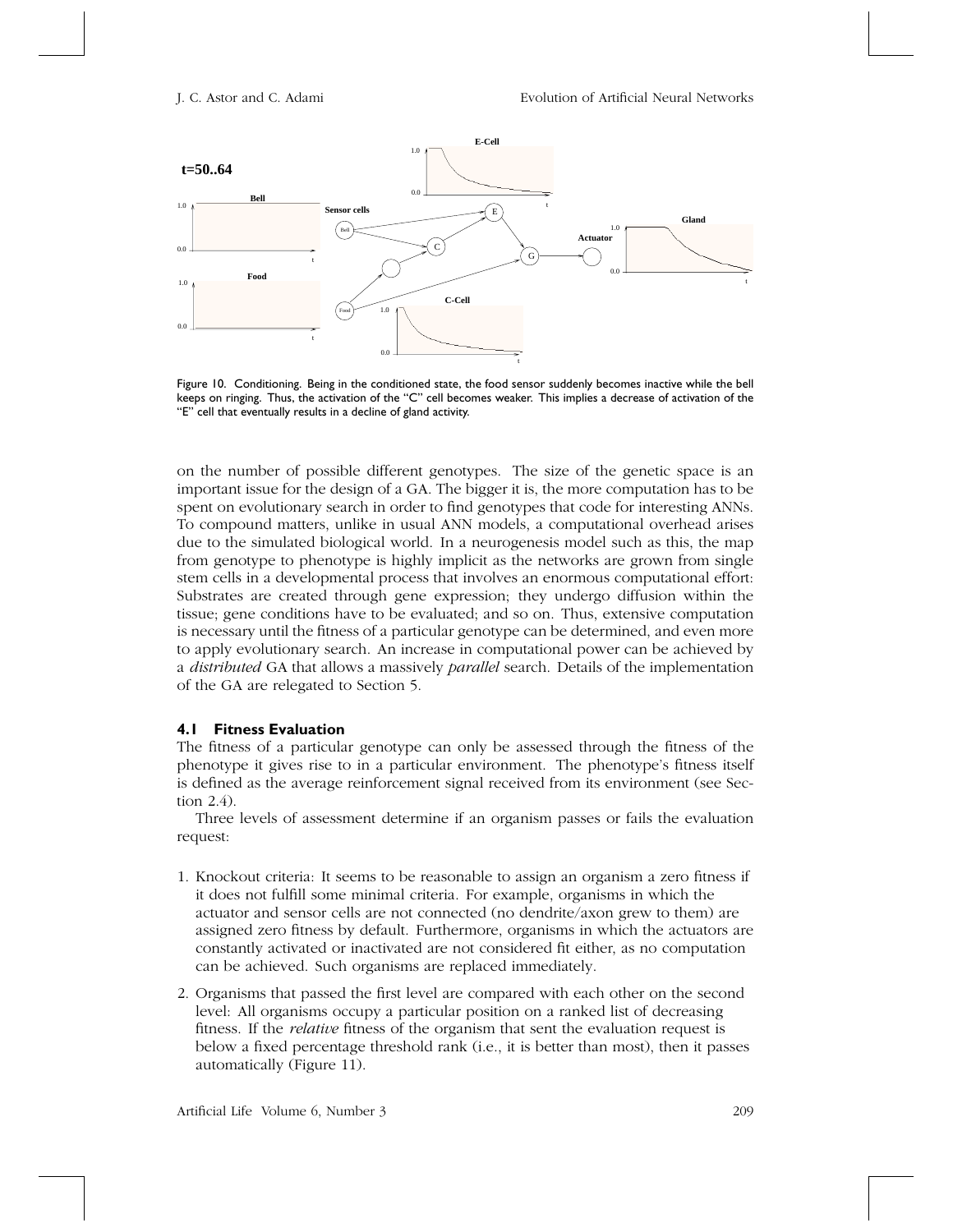J. C. Astor and C. Adami Evolution of Artificial Neural Networks



Figure 11. Organisms belonging to the elite (defined by a percentage threshold) always survive their evaluation request. In this case, organism ζ does not pass the comparison test (i.e., the second level of assessment).

3. As the threshold-based assessment is rather rough, organisms that do not pass this step get a second chance: They survive by chance with a probability

$$
P(X < e^{-c \cdot \phi_{\text{rel}}}) \tag{12}
$$

where *X* is taken from a uniform probability distribution over range [0.0;1.0], *c* is a constant, and  $p_{rel}$  is the relative position (based on fitness) in the ranked list of all genotypes.

Obviously, the size of the population does not matter in applying these criteria and can therefore vary over time.

### **4.2 Genetic Operators**

Selection, recombination and mutation are the genetic operations that are used to build new genotypes from a genetic pool. As new genotypes can be constructed in many different ways (by combining the aforementioned operations together with *replication*), the genetic operations will be presented first before the description of the actual construction mechanism follows (Section 4.3).

# **4.2.1 Selection**

Occasionally, the GA-server has to *select* genotypes from its database. According to the principles of artificial evolution, selection has to be based on the fitness of genotypes. As genotype fitness cannot be measured objectively, usually a selection mechanism is applied that chooses genotypes with a probability proportional to their phenotype fitness. Accordingly, the GA server uses a *roulette wheel selection*.

# **4.2.2 Recombination**

To recombine two genotypes they have to be aligned. Subsequently, one or more crossing points have to be chosen at which the hereditary information is exchanged. However, crossover points can only be chosen *within* genes, so that each gene is protected and cannot be torn apart across two genotypes. In other words, different genes do not swap code fragments. This principle is also found in nature: Only whole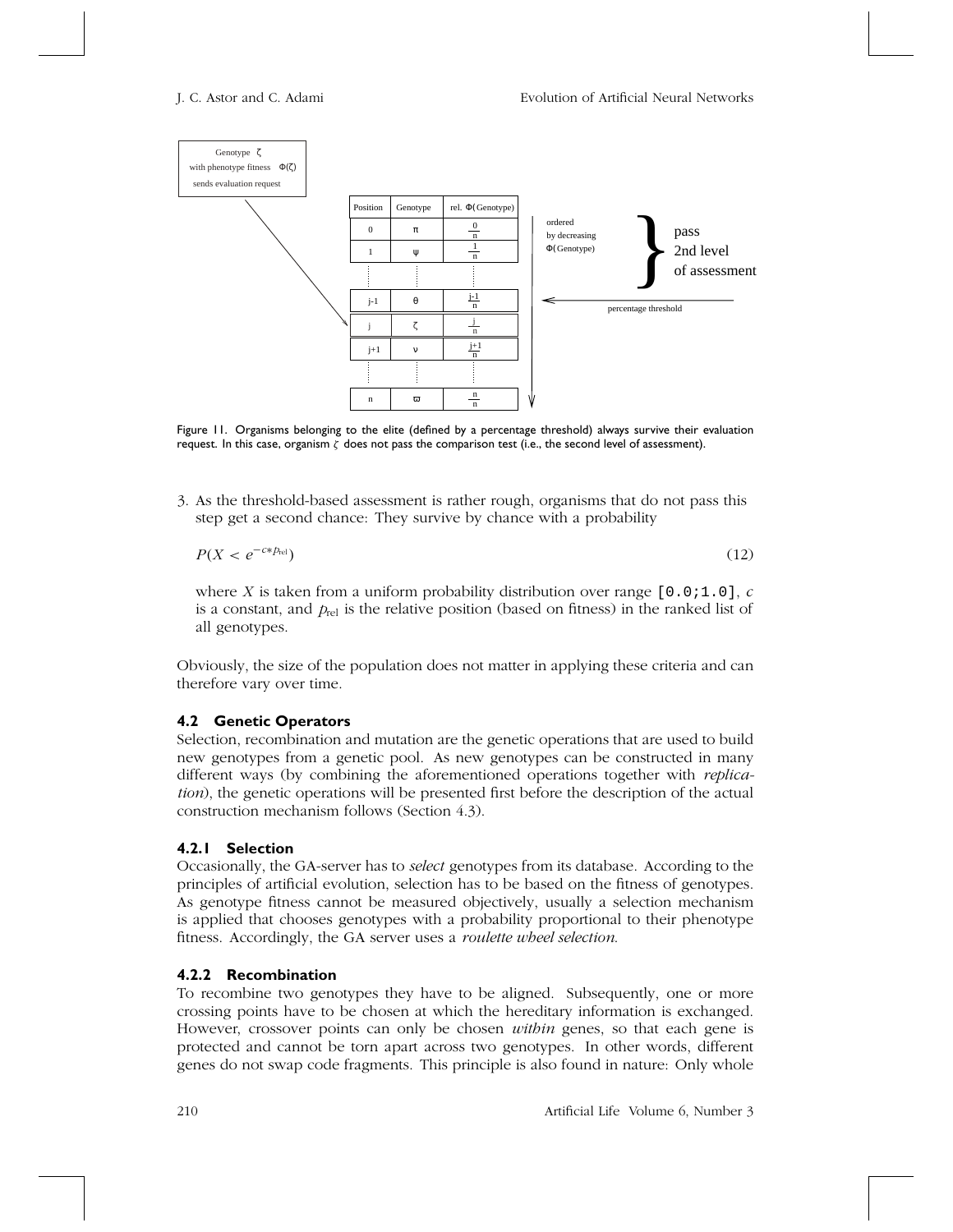genes undergo recombinational exchange and never parts of genes. The number of crossovers is chosen from a binomial probability distribution with an expectation value close to one.

Due to mutation (see below) genotypes can differ in length. Naturally, in the case of crossover of genotypes of different length, the crossover points are chosen inside of the overlapping area of the two genotypes.

# **4.2.3 Mutation**

Mutation is necessary to produce diversity in the genetic population. It is applied by the GA-server as a genetic operation and changes a randomly chosen genotype "slightly" (as explained below). In this model, mutation can take place in two ways:

- Point mutations: These are restricted to one gene. A randomly chosen condition atom or expression command of a randomly chosen gene changes to its nearest neighbor in genetic space. This means that if, for example, the condition atom ADD[IP2] has been chosen, mutation changes either the substrate (e.g., to ADD[IP1]) or the operation (e.g., to MUL[IP2]) but never both.
- Genome mutation: Another important kind of mutation that is found in nature as well is mutation on the genome level: *deletion, insertion*, and *doubling* of entire genes. For example, successful genes (e.g., structure genes that build a layer of neurons) can be doubled while other useless genes may vanish entirely. Gene doubling has become a success story in evolution. Indeed, it was shown recently [20] that initially simple morphological genes (sometimes even entire genomes) often doubled during evolution, only to subsequently specialize.

# **4.3 Construction of Genotypes**

When a genotype has to be replaced because of low fitness or if the size of the population grows, a new genotype must be constructed. This can be done in several ways: from a random genome, by recombination, by pure "asexual" reproduction (i.e., replication), with or without point mutation, gene insertion, doubling, or deletion. There is no way to determine a priori which of them plays the most important role. For example, we do not know if recombination of two fit genotypes is in principle better than constructing new genotypes with asexual copies of fit organisms. In nature, both principles are applied. Therefore, the different possibilities should all be integrated using tunable probabilities. Figure 12 describes the algorithm used to construct new genotypes in this GA as a probability tree.

#### **5 Implementation**

A distributed GA can be implemented in two ways: either by using a massively parallel machine, or by distributing the system over a network of computers. For our purpose, the latter seems to be the better choice, especially if the GA is not limited to a local area network (LAN) and allows platform-independent use. The importance of *heterogeneous* computer networks has been increasing enormously during the last decade and will most probably be the architecture of the future. Designing the distributed GA as an open system on a wide area network (WAN, e.g., the Internet) enables us to tap the *unused* CPU power of a very large number of computers, bringing an extraordinarily computationally expensive task into the realm of possibility.

The basic design can be described as follows: Using Sun's Java technology, an asynchronous, distributed GA system was built that allows a massively parallel search for genomes based on evolutionary principles. It consists mainly of a central server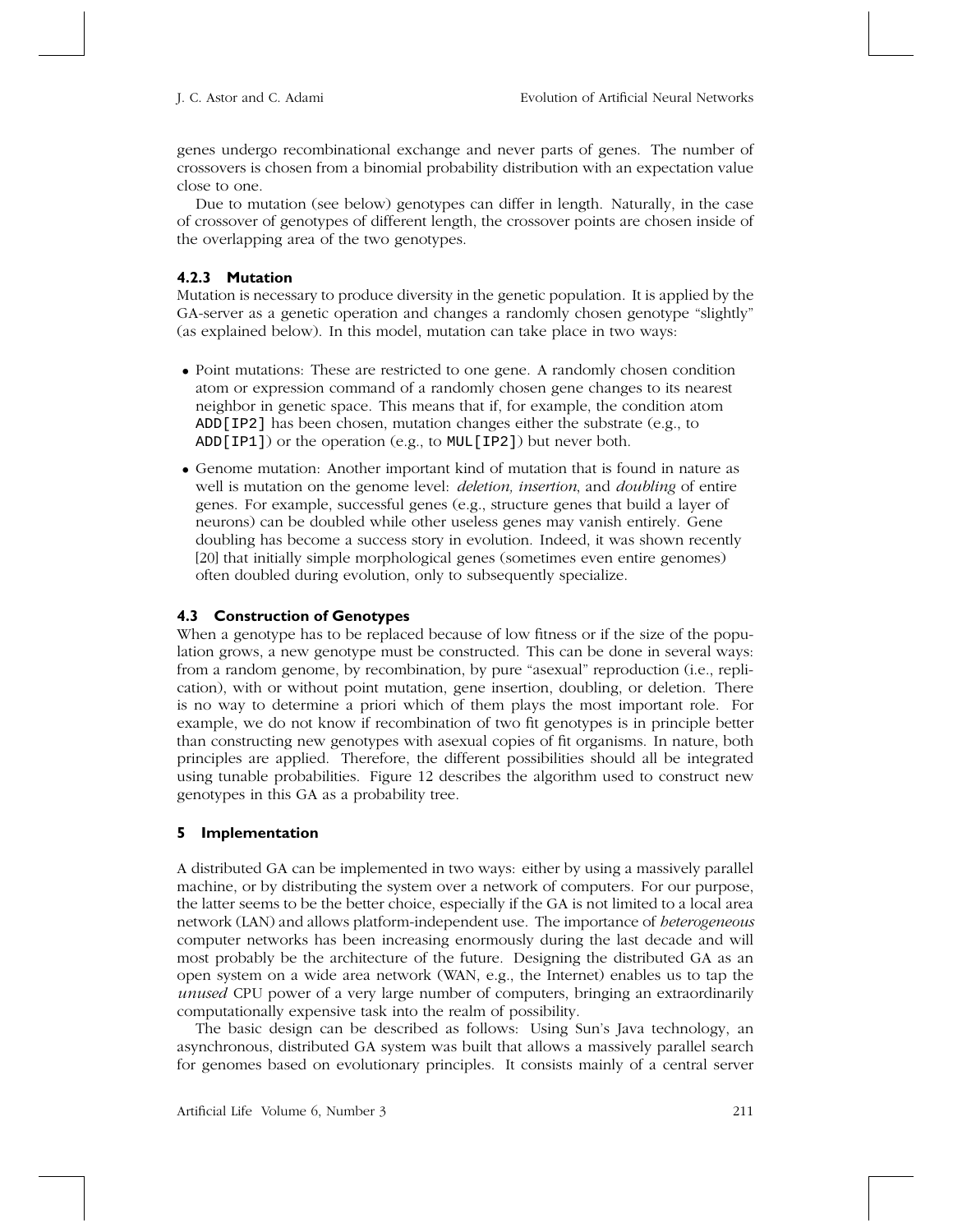

Figure 12. Starting from the top, the diagram describes the different ways to construct a new genotype. While unlabeled arrows carry the probability one, constants are assigned to others describing the probability of the arrow to be chosen. The genetic operations selection ("choose from population"), recombination, and mutation are defined as described in the previous sections.

application and many clients, each of which hosts *one* individual of the current GA population. While the central server drives the evolution via genetic operations (i.e., recombination, selection, and mutation), the clients represent the population, which is changing continuously in size and location. By starting a client locally, it can latch onto the server, and by being a host for one genotype it becomes part of the evolutionary process. It can, of course, detach itself from the evolutionary process at any time. In this case, data about the hosted genotype (and the phenotype it has grown) are sent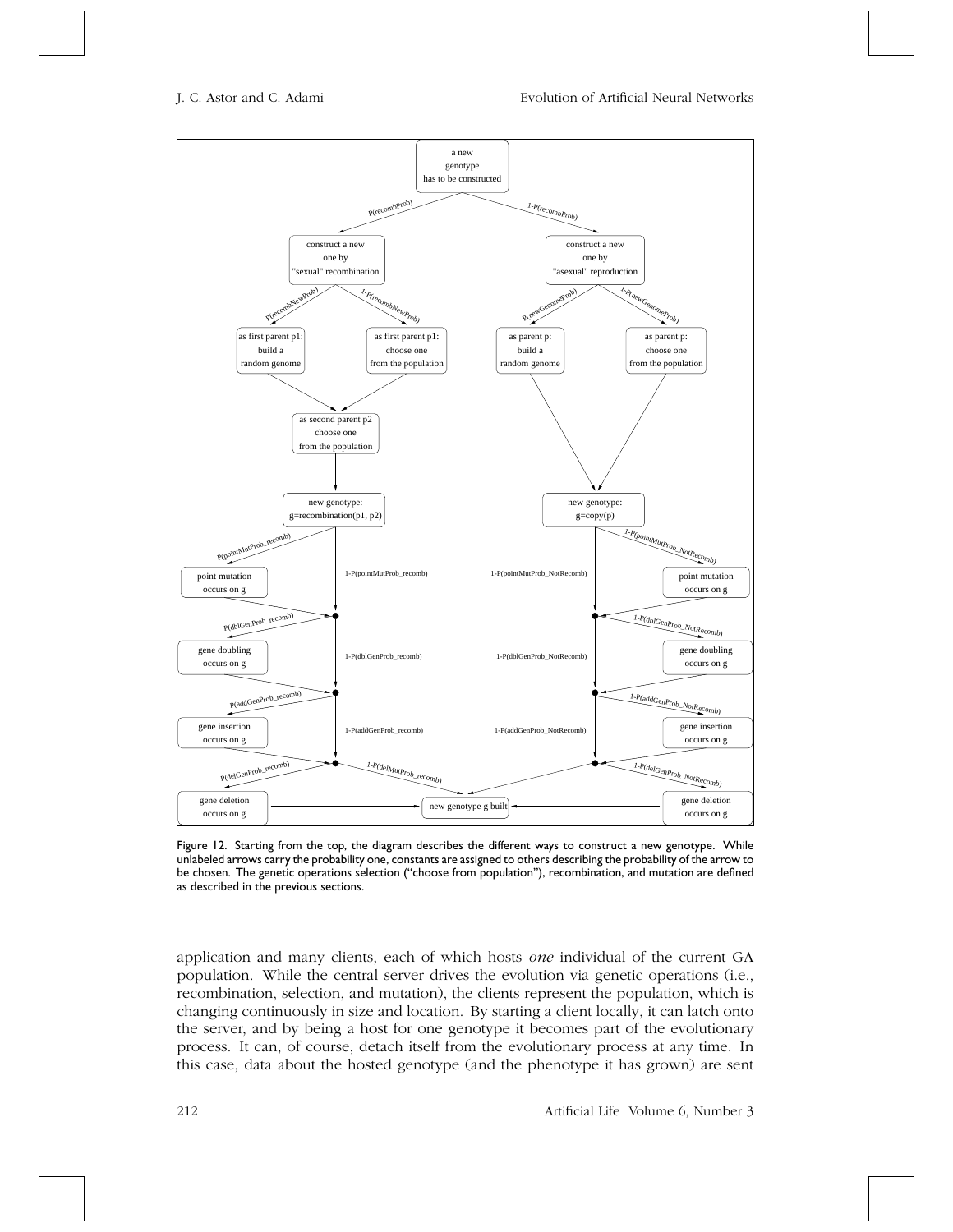

Plate 5. Genotype evaluation in clients of different architecture, using TCP for communication with the asynchronous GA.

back to the server where they will be stored until another client receives the data on its registration request.

In the following, we will use both the terms *organism* and *phenotype* synonymously for the cell structure that has been grown from one stem cell of a particular genotype. We use the term *new organism* for a newly created stem cell that has yet to perform any gene expression. Note that each organism is distinguished by its particular genotype and contains it as its genome inside. Thus, an organism always contains the hereditary information from which it was grown. Consequently, the server only has to maintain a database of organisms.

As Java is supposed to be platform independent, clients can be started from every computer for which an accurate Java virtual machine or browser exists and can then communicate via the *Transport Control Protocol* (*TCP*) with the central server (Plate 5).

To make the system as flexible as possible the clients can be designed as hybrids, which means that they can be started either as a Java Applet by choosing a specific HTML (Hypertext Markup Language) page from a particular WWW server, or as a Java application with the help of a bootloader program that dynamically downloads the client and starts it as a Java application; in the latter case, no browser is necessary.

This dynamical and platform-independent design balances Java's disadvantage in being a slow, interpreted language. Increasing computer performance and faster execution of Java byte code via just-in-time (JIT) compilation will make Java even better suited for this purpose in the future.

# **5.1 Communication Between Clients and GA Server**

A client automatically sends a request-to-register to the central GA server after it is started and receives from the server a (new) organism  $\zeta$ . The client then starts up a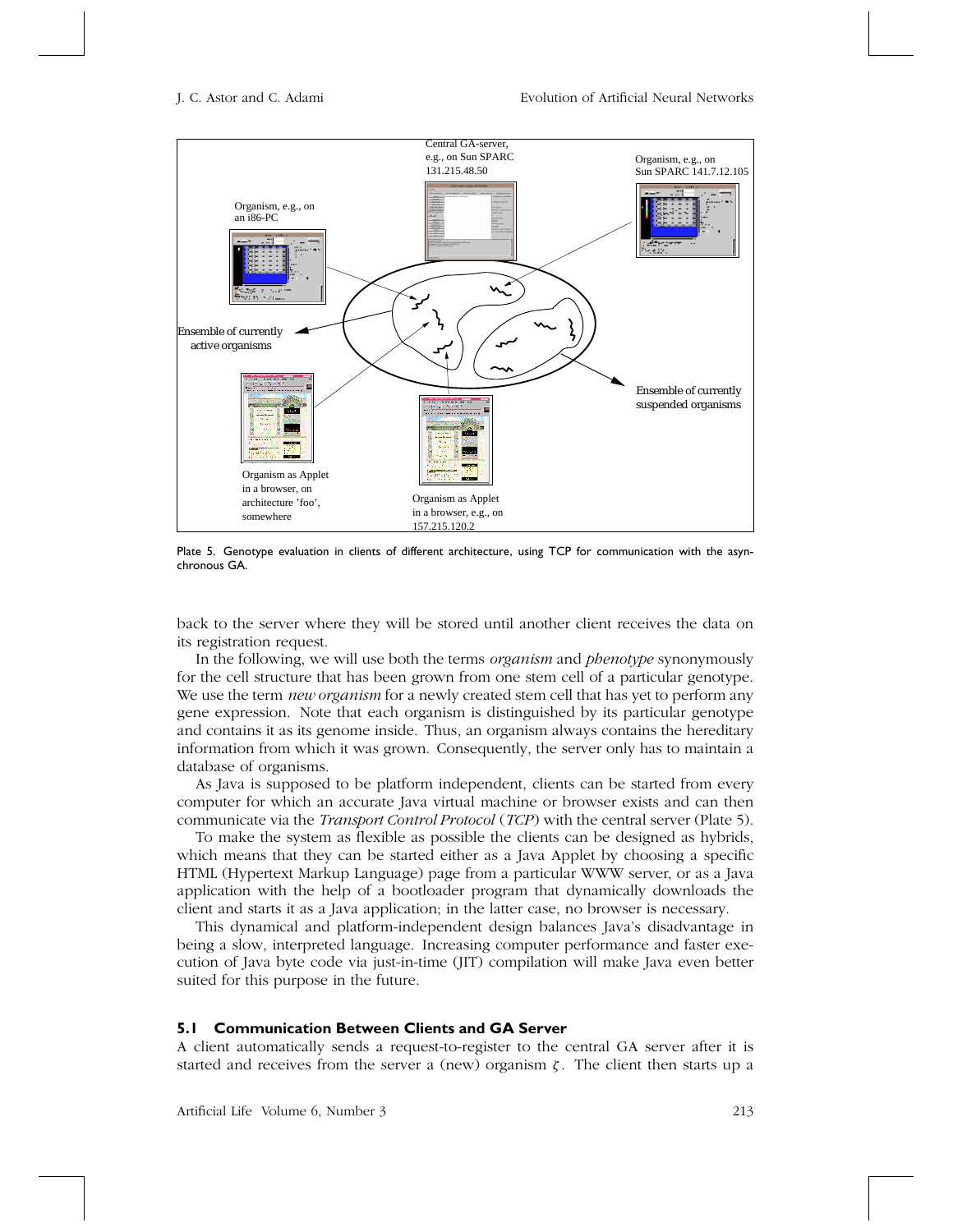

Figure 13. Communication between GA server and client hosting an organism.

simulation as described in Section 2.4. After a certain number of simulation cycles, it sends the organism's fitness  $\Phi(\zeta)$  to the server. By comparing  $\Phi(\zeta)$  to the fitness of other phenotypes in the database (as described in Section 4.1), the server decides if it is worthwhile to keep this organism or if the client should be assigned a different one. If the server has to send a different organism, it either takes a suspended one out of its database, or *constructs* one through the processes of recombination or asexual copying from genotypes of known fitness already present in the population (Figure 13). Fitter genotypes are more likely to be selected for recombination or asexual copying than genotypes of lower fitness. This leads to an increase of the average fitness of phenotypes over time.

A particular client repeats its evaluation request arbitrarily often and always either obtains the permission to go on with the same organism or receives a different organism to evaluate. If the client (or better: the human who started the local client) decides to end its participation, it just sends the phenotype back to the GA server, which stores it in its database of currently suspended organisms.

### **5.2 Participating in Evolution Experiments**

To facilitate the participation in evolutionary experiments across the Internet, site http://norgev.alife.org has been created, from which the Java application can be downloaded. This site also offers instructions and more detailed system requirements.

# **5.3 Performance and System Limitations**

Up to now, only very simple ANNs for logical basic functions have been evolved de novo [3]. The system was able to accomplish this in a short amount of time with a population of about 40 genotypes running on about 10 Sun SPARC Stations 2. While this experiment showed that the genetic algorithm works for small populations, it has never had to deal with populations of a large size.

If the system is to be opened to the whole Internet community, a more appropriate database organization may be necessary. While the implementation with Java hash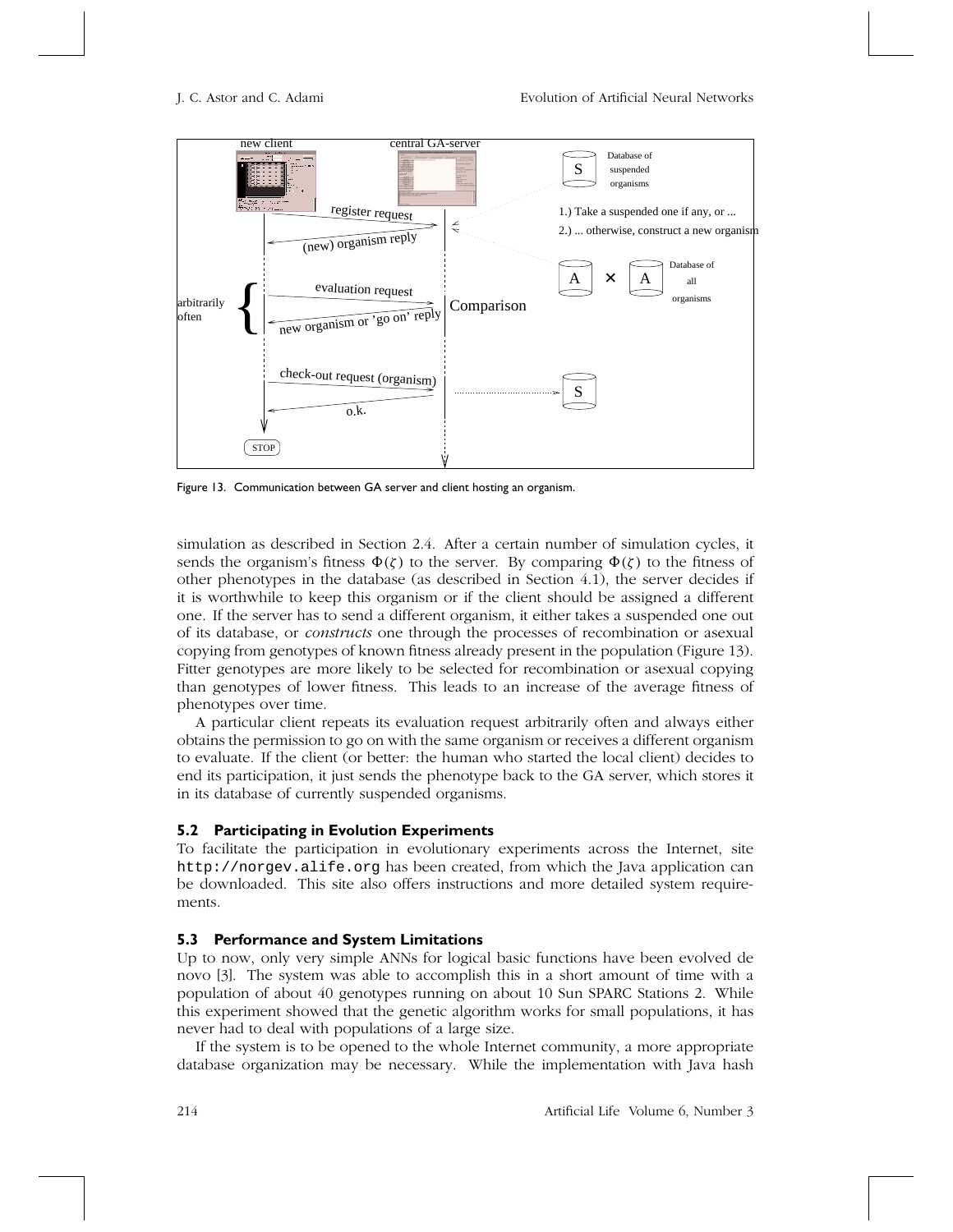tables might be good enough for small populations, it is surely restrictive for large populations. Instead, the system ought to be connected to a professional database system in order to be able to deal with high rates of server requests and large amounts of data.

The current implementation uses Java on both sides: Clients (Java Applets) and server are fully based on Java technology aided by the remote method invocation technique. However, in principle there is no need for the server to be implemented in JAVA. A better approach would be to implement the GA server as a plain CORBA server in a native language such as C++. This would provide a significant performance boost on the server side and, furthermore, would allow easier access for other applications due to the open CORBA standard.

The system has been implemented with the help of Java Development Kit (JDK) 1.1.5. It has been tested on three different kinds of operating systems: MS-Windows 95, Solaris 2.5.1, and FreeBSD 2.2.2. Using the Java virtual machines included in the JDK 1.1.5 (FreeBSD and Win95) and JDK 1.1.3 (Solaris) the system appears to work fine. However, no tests have been done on any versions newer than JDK 1.1.5. To take advantage of the new system improvements of Java 2 (such as the aforementioned CORBA architecture), the entire system would have to be migrated.

Although computer performance increases continuously, Java—as an interpreted language—is still slow and its computational power therefore very limited compared to compiled program code. As a consequence, we chose to fix the size of the artificial tissue to  $12 \times 12$ , even if any arbitrary size can be chosen. Even if the emergence of the JIT compilation techniques by themselves improved the system's performance, more computational power on the client side seems to be necessary to overcome the limitations mentioned. Increasing the size of the tissue would have several advantages and allow the growth and evolution of larger networks. Also, artifacts caused by the boundary elements and the rough granulation (which affects the smooth diffusion of substrates) might be avoided in such larger tissues.

#### **6 Conclusions**

There are many steps that remain to be taken in the future. First of all, the system has to be evaluated in more depth. Experiments should be performed that attempt to evolve simple ANNs for a given world, rather than the simple examples presented here that were largely world independent. Finally, evolution experiments should be started in earnest to validate the central premise of this work, namely that complex networks with novel characteristics can emerge within the present setting.

Apart from this, there is no doubt that the genetic language (the artificial chemistry), invented rather spontaneously and without much rigorous and quantitative testing, can be optimized. For example, it would be interesting to see if the set of condition atoms can be reduced to a minimum. Simple considerations about the size of genetic space and the fitness landscape it gives rise to [3] show that reducing the number of different condition atoms would make the computational overhead much less daunting.

Further, certain enhancements might be suitable for future versions of the model. Fleischer [8] showed the importance of a dynamic morphology for the development of natural-like systems. At present, our model does not feature morphology. Cells are located at the same place from their birth on. Cell death does not exist. Additional expression commands that allow, for example, cells to move along a chemical gradient would be a good way to incorporate morphology into the model. Cell death could be another interesting issue that would bring the model closer to real neural development.

One of the driving principles of this model is that of locality. First and foremost, the behavior of each neuron is determined by local concentrations. A more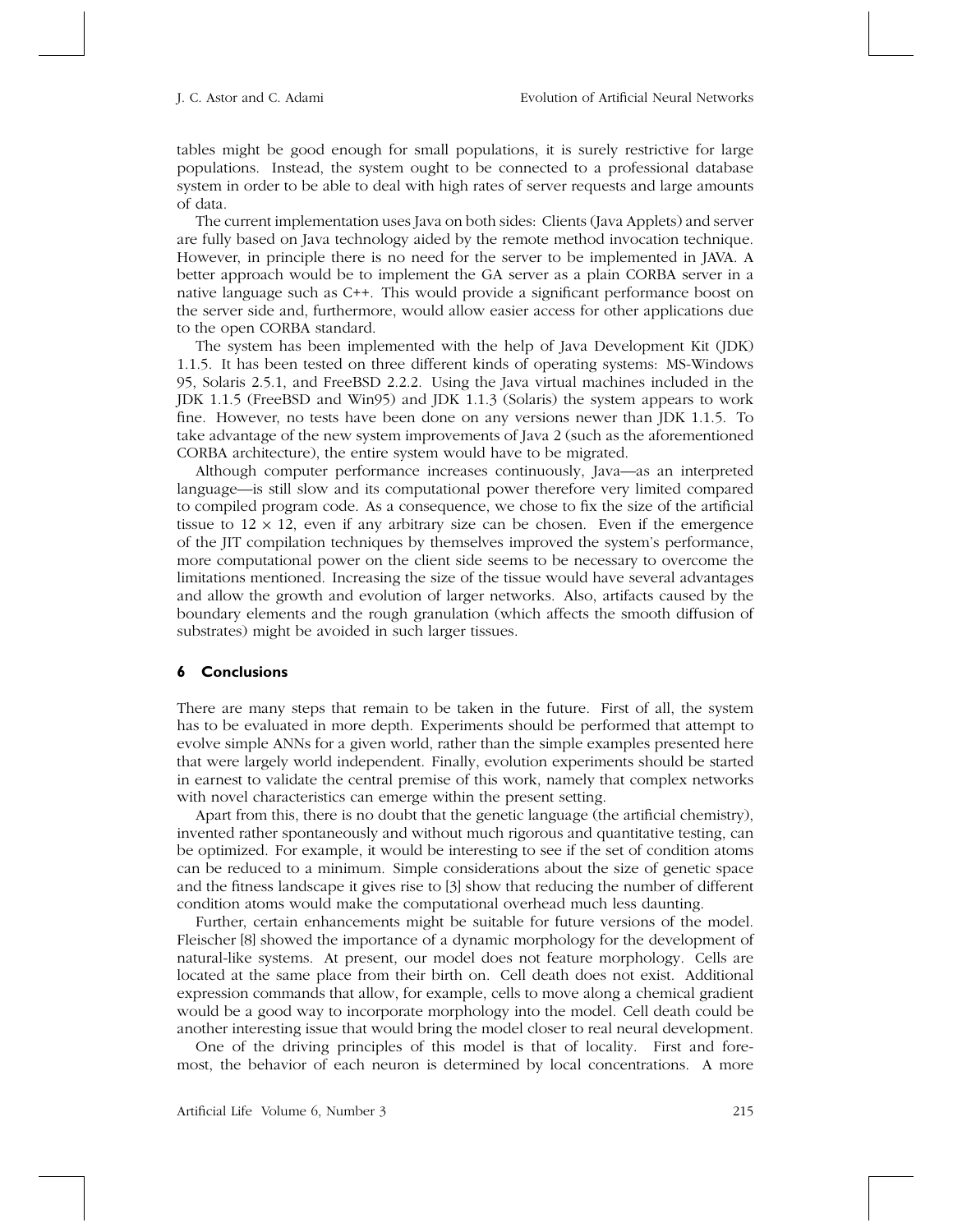sophisticated model would take other local structures (besides neurons) into account as well. Dendrites and axons exist in the current model only as shortcuts between neurons. They do not, at present, have any local structural features. For future versions maybe a separate part of the genome could describe the behavior and structure of dendrites and axons. If so, synaptic changes could be coded and based on local conditions rather than *cell-global* conditions. For instance, external proteins could then directly affect synapses at the site of the synapse just like neuromodulators do in vivo.

During natural cell division, cellular substrates are not divided equally between precursor and progeny cell. Differences in both cells can lead to different gene expressions that are important for development based on cell lineage. Currently, this is not the way cell division takes place in the model. Even more unrealistically, the progeny cell simply inherits all substrates of the grid element that it replaces. This could be refined in future versions.

To bring the model closer to biology, a possible consideration is to consider including cell membranes in the model. At the moment, a cell membrane exists only in the sense that internal proteins and neurotransmitters cannot diffuse out of the cell. All other types of substrate can go into and out of the cell plasma. Natural cell membranes are known to be functional (they trigger cell-internal events) and highly selective, and therefore they influence the cell's information processing to a high degree. It is, however, difficult to tell if including this would improve the model or if computational performance would only suffer even more from the increase of complexity.

This work introduced a developmental and behavioral model based on artificial gene expression that shares key properties with natural neural development. The heart of the model is the coding scheme of genotypes. The genetic code allows for the description of information-processing structures that show behavior similar to certain natural systems, within a coding scheme that borrows heavily from the gene-regulation paradigm. Without undue effort, genotypes for ANNs can be constructed that are believed to be essential [12, 15] for higher self-organizing information-processing systems, such as deterministic structure development, self-limiting cell growth, regenerative structures, growth following gradients of diffusive substrates, computation of logical functions, pacemaker behavior, and simple adaptation (sensitization, habituation, associative classical conditioning). Assuming that these phenomena are essential for natural intelligence, it may be surmised that the model allows—in principle—the description of more complex information-processing structures.

Our primary thrust in reducing the gap between the physiology of neurons and the abstract models that are supposed to model them was to reduce the mathematical abstraction of neurons by reverting to more low-level structures, in the hope that abstract neurons would *emerge*. This is the classical artificial life approach that has served well in many other applications. Unfortunately (but predictably) the freedom gained is associated with large genotypes (noncompact descriptions) and an exponentially large genetic search space. We described how an evolutionary search for genomes coding for information-processing network structures can be distributed in a *platform-independent* manner such that the unused CPU power of the Internet can be tapped to search for ANNs that reduce the gap between the abstract models and neurophysiology.

Experiments on a large scale remain to be done and the model needs to become more sophisticated. However, this approach shows that physiology and architecture can be encoded in one genotype, such that it gives rise to the development of ANNs based on local interactions only. Further, the *platform-independent* and *fully WWWdistributed* system is a new and sophisticated strategy to approach problems based on evolutionary search.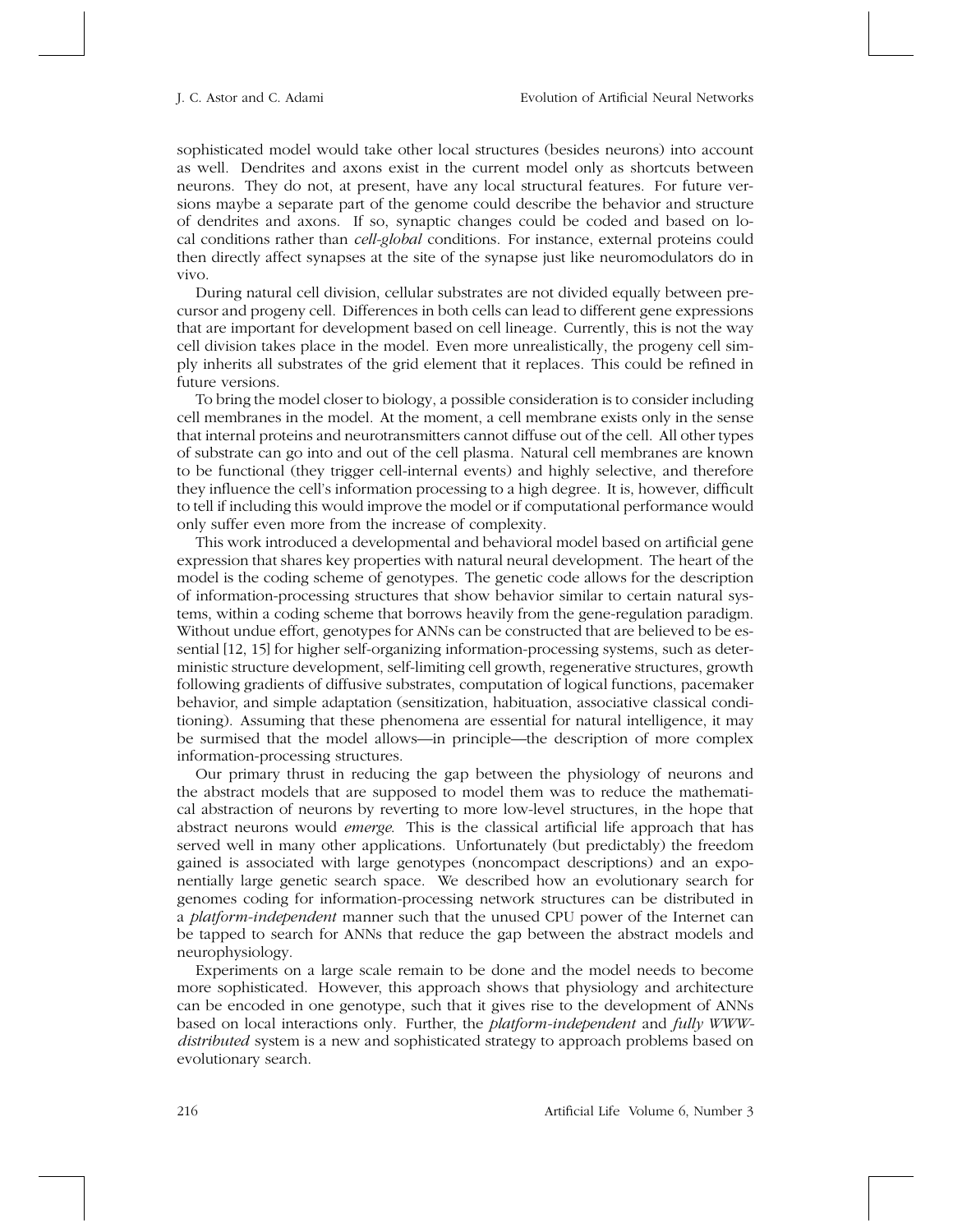#### **Acknowledgments**

This work was supported in part by the NSF under grant PHY-9723972, as well as a fellowship of the *Studienstiftung des Deutschen Volkes* to J.A.

#### **References**

- 1. Ackley, D. H., & Littman, M. L. (1992). Interactions between learning and evolution. In C. G. Langton, C. Taylor, J. D. Farmer, & S. Rasmussen (Eds.), *Artificial life II* (pp. 487–509). Redwood City, CA: Addison-Wesley.
- 2. Adami, C. (1998). *Introduction to artificial life*. Santa Clara, CA: TELOS Springer.
- 3. Astor, J. C. (1998). *A developmental model for the evolution of artificial neural networks: Design, implementation, and evaluation*. Diploma thesis, University of Heidelberg, Germany.
- 4. Bower, J. M. (1995). *The book of GENESIS: Exploring realistic neural models with the GEneral NEural SImulation System*. Santa Clara, CA: TELOS Springer.
- 5. Britten, R. J., & Davidson, E. H. (1969). Gene regulation for higher cells: A theory. *Science, 165*, 349–357.
- 6. Britten, R. J., & Davidson, E. H. (1971). Repetitive and non-repetitive DNA sequences and a speculation on the origins of evolutionary novelty. *Quarterly Review of Biology, 46*, 111–138.
- 7. Fahlman, S. E., & Lebiere, C. (1990). The cascade-correlation learning architecture. In ` D. S. Touretzky (Ed.), *Advances in neural information processing systems 2* (pp. 524–532). San Mateo, CA: Morgan Kaufmann.
- 8. Fleischer, K. (1995). *A Multiple-mechanism developmental model for defining self-organizing geometric structures*. Unpublished doctoral dissertation, California Institute of Technology.
- 9. Fritzke, B. (1992). Growing cell structures—A self-organizing network in *k* dimensions. In I. Aleksander & J. Taylor (Eds.), *Artificial neural networks II* (pp. 1051–1056). Amsterdam: North-Holland.
- 10. Gruau, F. (1992). Genetic synthesis of Boolean neural networks with a cell rewriting developmental process. In D. Whitley & J. D. Schaffer (Eds.), *Combination of genetic algorithms and neural networks*. IEEE Computer Society Press.
- 11. Hopfield, J. J. (1982). Neural networks and physical systems with emergent collective computational abilities. *Proceedings of the National Academy of Sciences, 79*, 2554–2558.
- 12. Kandel, E. R., & Schwartz, J. J. (1991). *Principles of neural science*. Amsterdam: Elsevier.
- 13. Kitano, H. (1990). Designing neural network using genetic algorithm with graph generation system. *Complex Systems, 4*, 461–476.
- 14. Kitano, H. (1998). Building complex systems using developmental process: An engineering approach. *Lecture Notes on Computer Science, 1478*, 218–229.
- 15. Koch, C., & Poggio, T. (1982). Biophysics of computation: Neurons, synapses and membranes. In G. M. Edelman, W. E. Gall, & W. M. Cowan (Eds.), *Synaptic function* (pp. 637–697). New York: Wiley.
- 16. Langton, C. G. (Ed.). (1995). *Artificial life: An overview*. Cambridge, MA: MIT Press.
- 17. Michel, O. (1996). An artificial life approach for the synthesis of autonomous agents. In J. M. Alliot, E. Lutton, & E. Ronald (Eds.), *Artificial evolution*, Lecture Notes in Computer Science 1063 (pp: 220–231). Berlin: Springer.
- 18. Pavlov, I. P. (1927). *Conditioned reflexes: An investigation of the physiological activity of the cerebral cortex*. London: Oxford University Press.
- 19. Pitts, W., & McCulloch, W. S. (1943). A logical calculus of the ideas immanent in nervous activity. *Bulletin of Mathematical Biophysics, 5*, 115–133.

Artificial Life Volume 6, Number 3 217